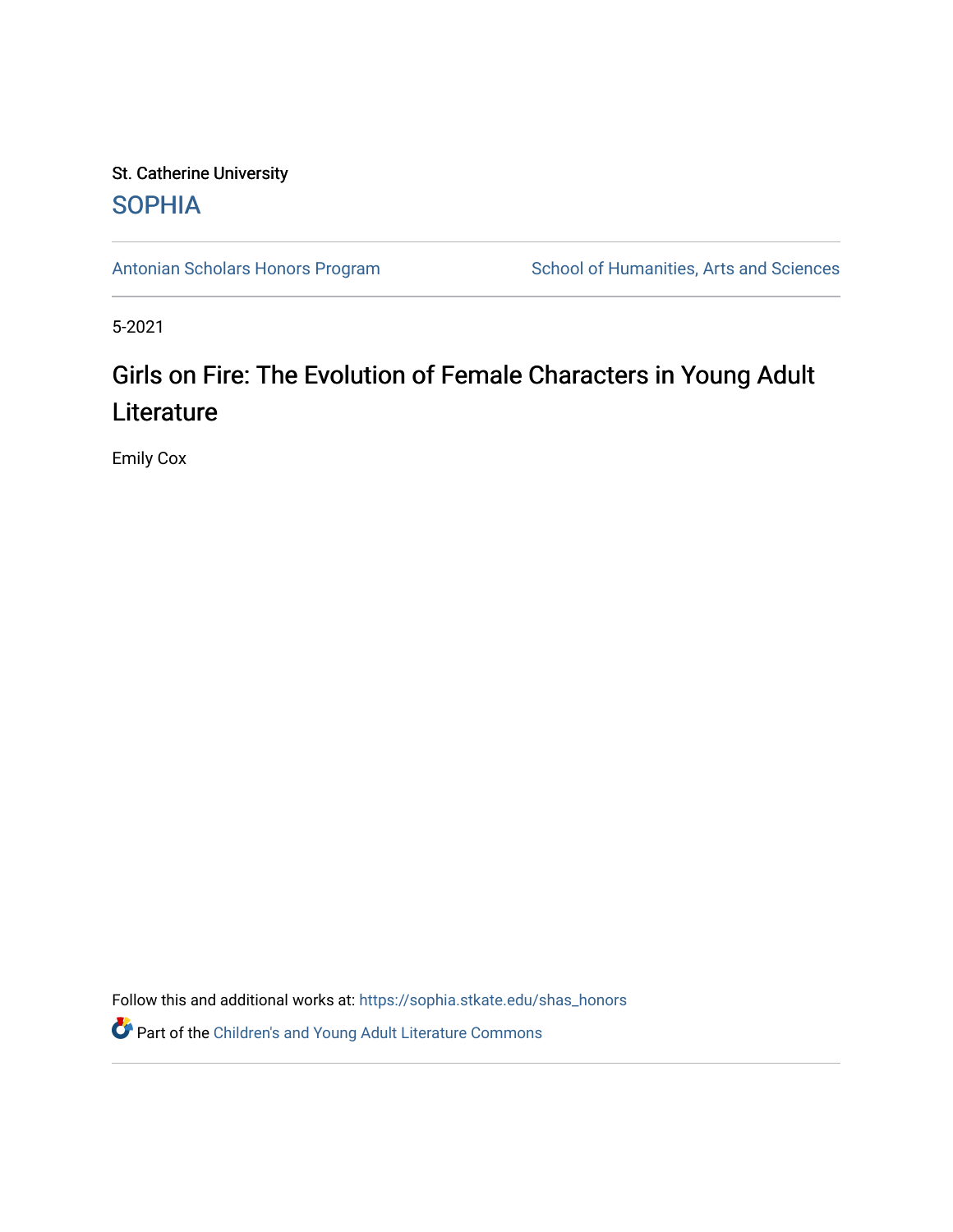#### Emily Cox

Girls on Fire: The Evolution of Female Characters in Young Adult Literature

As the younger sister of a fantasy lover, I grew up reading many of the same classics of the genre as my brother: *Lord of the Rings, The Chronicles of Narnia, Eragon,* and – of course – *Harry Potter.* I enjoyed those books for what they were, but I could never quite shake what they weren't. I had a hard time seeing myself in any of the primarily male protagonists, even young Harry experiencing the ups and downs of adolescence at his magical boarding school. That's not to say that young women weren't leading their own stories out there somewhere – I just hadn't found them yet, lost as I was in the male-dominated sphere of fantasy and science fiction.

It wasn't until late middle school that I discovered the burgeoning world of Young Adult Literature (YA). Suddenly, I had a wealth of novels to choose among, in any genre I could imagine, including my beloved fantasy. More importantly, however, was the realization that a majority of these novels featured young female protagonists taking charge of their own destinies. I desperately latched onto these heroines throughout my adolescent years, finding between the pages of many YA books quiet girls like me who mustered their own kind of strength and courage alongside fierce young women who weren't afraid to speak their minds.

Three books stand out to me now as paradigms of their respective times and genres, as well as influential to my own development as a reader, writer, and young woman: *The Hunger Games, Red Queen,* and *The Hate U Give.* These books may span different genres and feature entirely distinct protagonists, but they are nonetheless important representations of the impact of YA and the many changes these types of novels have undergone in the last ten years amidst the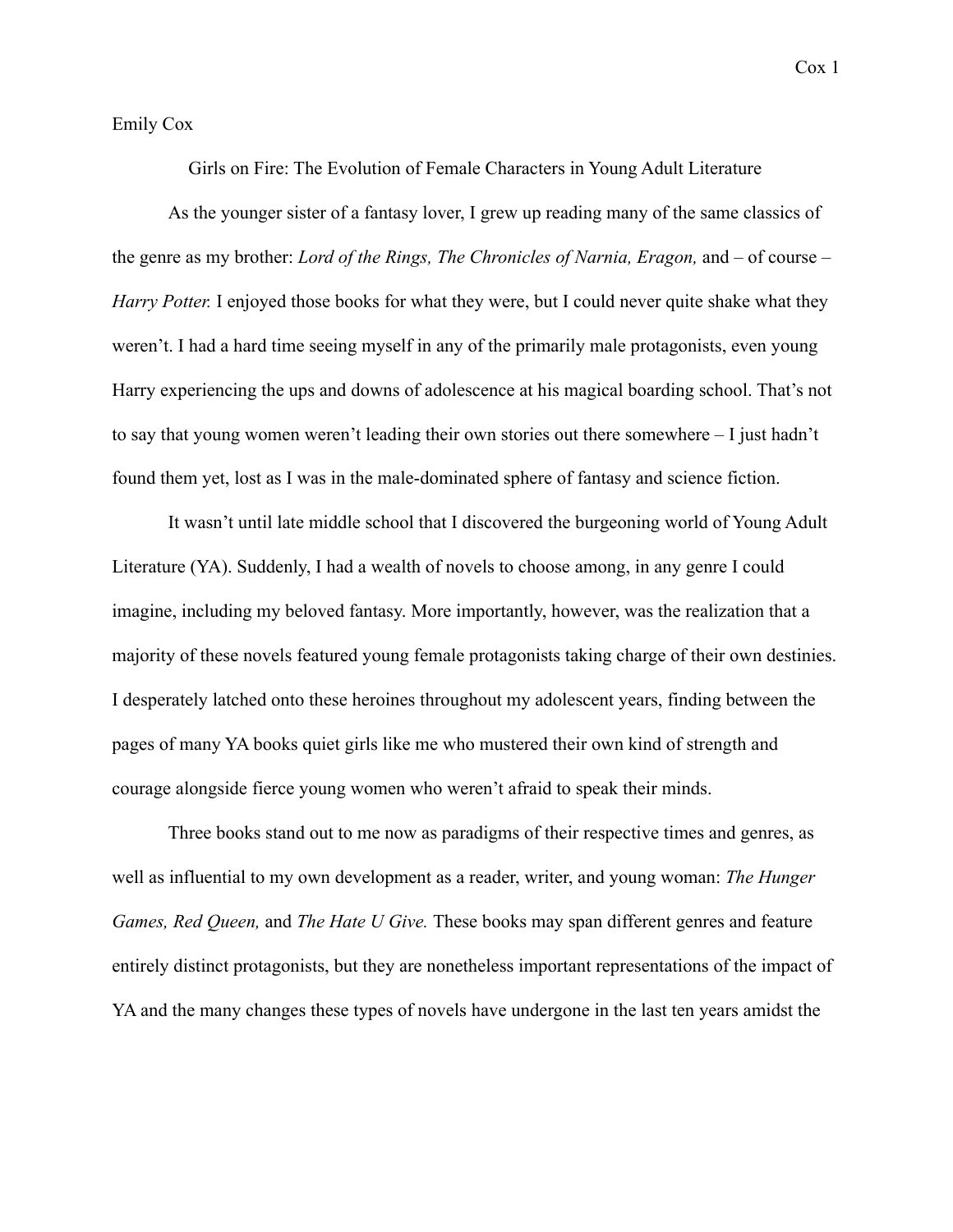call for more diversity, eventually leading us from stoic and cool leading ladies like Katniss Everdeen to vulnerably fierce champions for change like Starr Carter.

Though Young Adult literature has exploded into the public zeitgeist in recent years thanks to the popularity of books like *The Hunger Games* and *Twilight*, the genre has existed far longer. Well-known classics like Laura Ingalls Wilder's *Little House on the Prairie* series and Louisa May Alcott's *Little Women* are some of the earliest books that deliberately feature young protagonists in coming-of-age narratives. These were outliers for their respective times, however, and it took years for the Young Adult genre as we know it today to form. Michael Cart explains in "How 'Young Adult' Fiction Blossomed With Teenage Culture in America," that librarians began using the term "young adult" to refer to teenage readers as early as the mid-1940s, but the genre itself was not solidified until the 60s with the introduction of books like S.E. Hinton's *The Outsiders* and Robert Lipsyte's *The Contender* (1). These books featured stories led by young adult protagonists who tackled a range of relevant subjects for teenagers, cementing the genre as more than a passing phenomenon and more than the morality-focused tales of good and evil that preceded them.

Additionally, YA opened the door for women writers and young women readers, offering a place for both parties to feel welcome. Erin Blakemore points out how many YA books "explore 'the territory of female imagination' and act as inclusive portrayals of teenagers" (2). Unable to see themselves portrayed in other forms of media, many young women readers finally had a place to turn to see their lives and their faces reflected back at them in an honest and nuanced way. Instead of being reduced to harmful tropes or stereotypes, teenage girls could explore the complicated reality of growing up in a safe, understanding space. Similarly, YA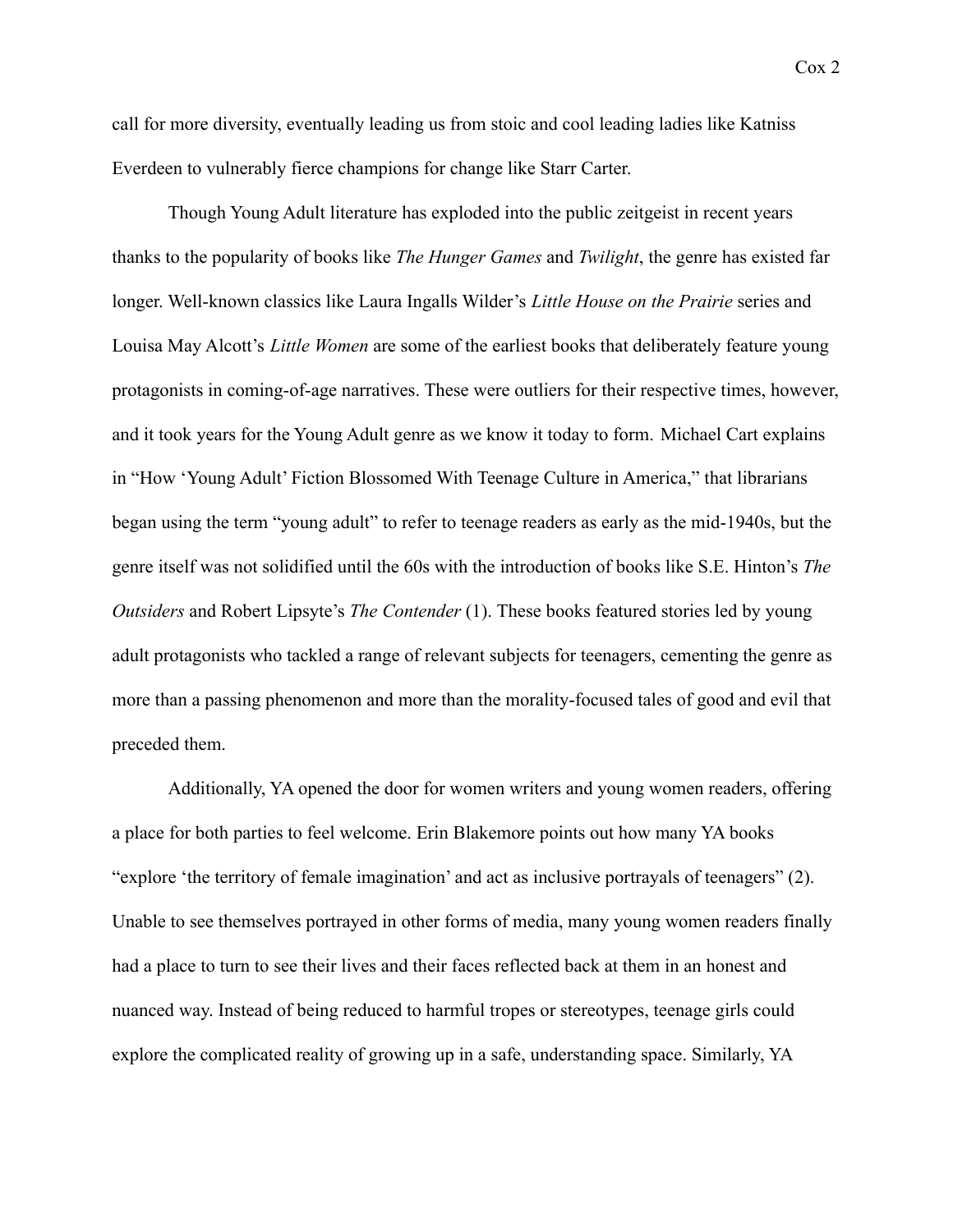trends in recent years have focused on "Own Voices" narratives: stories that highlight people of color, members of the LGBTQ+ community, disabled people, and many other marginalized communities that have been left out of popular media.

Like their predecessors, modern YA books deal with high stakes issues for young readers, regardless of genre. The books grapple with impending adulthood in myriad ways, touching on how growing up intersects with topics such as gender, race, and class. These stories encourage young readers to challenge the world around them, a particularly important theme for young women growing up in a society laden with often unreasonable expectations. As Cart writes, "Young adults are beings in evolution, in search of self and identity; beings who are constantly growing and changing, morphing from the condition of childhood to that of adulthood" (1). Moreover, reader response critic Elizabeth Flynn posits that, "Reading is a silent, private activity and so perhaps affords women a degree of protection not present when they speak" (252). Inundated with harmful messages and stereotypes from a young age, YA offers girls a safe place to explore the world and come to their own conclusions, without the overbearing expectations or judgements of the outside world.

Furthermore, Flynn describes the reading process as one "which assumes that reading involves a confrontation between self and 'other.' The self, the reader, encounters the 'other,' the text, and the nature of that confrontation depends upon the background of the reader as well as upon the text" (236). Rather than bowing to the untouchable intentions of the author, reader response criticism focuses on the unique relationship between the reader and the text itself. As such, it allows for interpretations of the text that stem from more diverse backgrounds than the typically white and male understanding of art that has been pushed for centuries. For young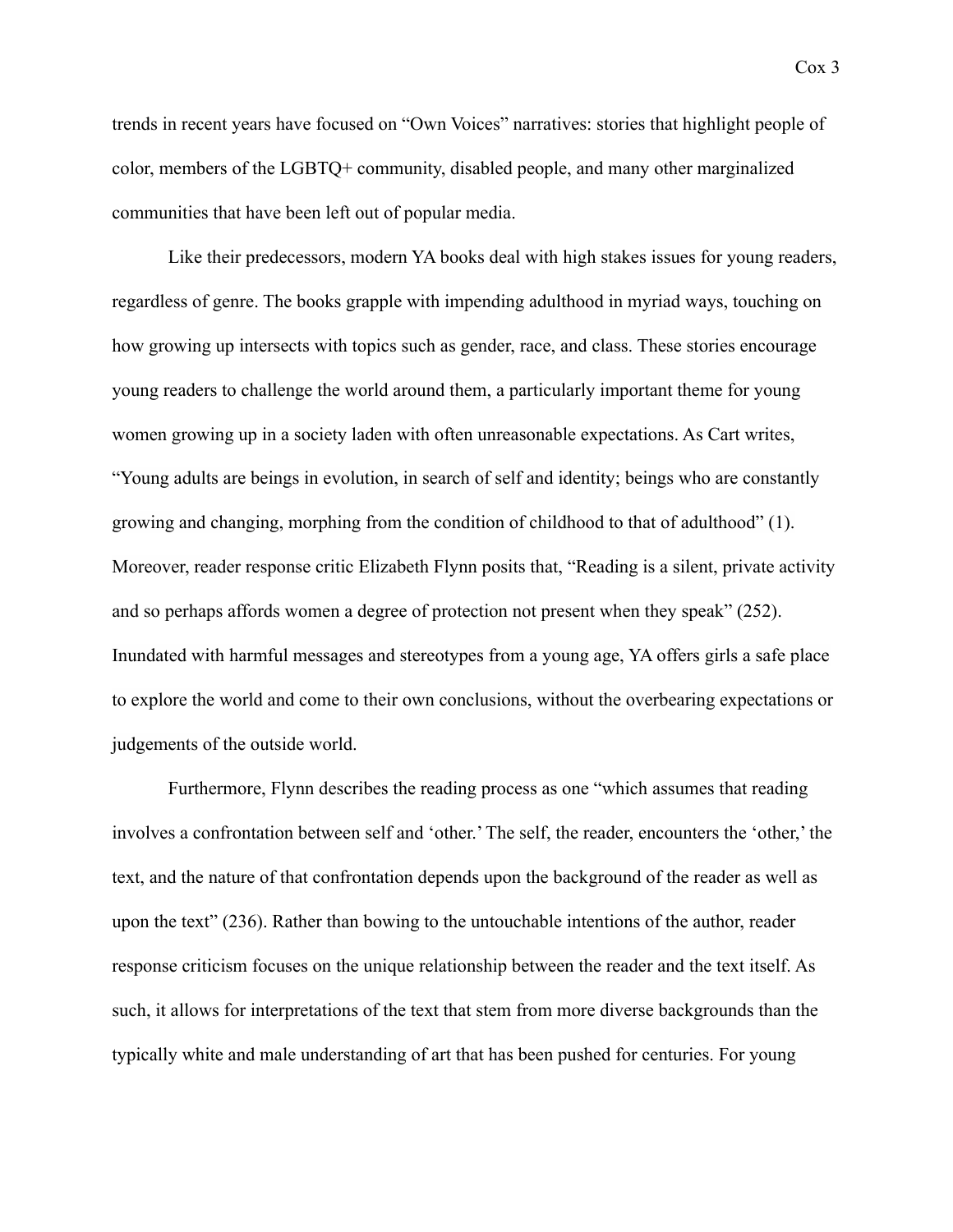women, YA books offer the opportunity to not only see their diverse experiences reflected back at them, but allow those experiences to help them come to meaningful conclusions about the text and ultimately about the world they live in.

There is no question that YA has become a behemoth all its own in the 21st century, especially in the last decade. According to *The Balance Careers*, 10,000 YA books were published in 2012 alone, compared to a mere 4,700 ten years prior in 2002 (Peterson). The popularity of such books has only continued to grow in subsequent years. YA fiction boasts its own *New York Times* Bestseller List, has its own section in most libraries and bookstores, and has even spawned a unique community on social media sites like Twitter and YouTube. In short, the genre has become a modern phenomenon, perhaps catapulted into popularity because of its varied selection of genres, topics, and protagonists; YA readers can browse for dystopian and fantasy titles or seek out more realistic options in contemporary and romance books, all within the same section.

#### **The Hunger Games**

One of the most popular adventure stories in YA featuring a young female protagonist blazed onto the scene in 2008. Suzanne Collins' *The Hunger Games* brought Katniss Everdeen, the original Girl on Fire, into the limelight in a standout way. A harrowing look into a dystopian future in which twelve struggling districts must offer up two of their children each year for a brutal arena competition, the novel spent over six consecutive years on the *New York Times* Bestseller List and even spawned a hit movie franchise. Girls all over the world dress up as Katniss with her signature braid and bow and arrow, ready to fight modern-day battles thanks to the example of her selfless bravery and determination.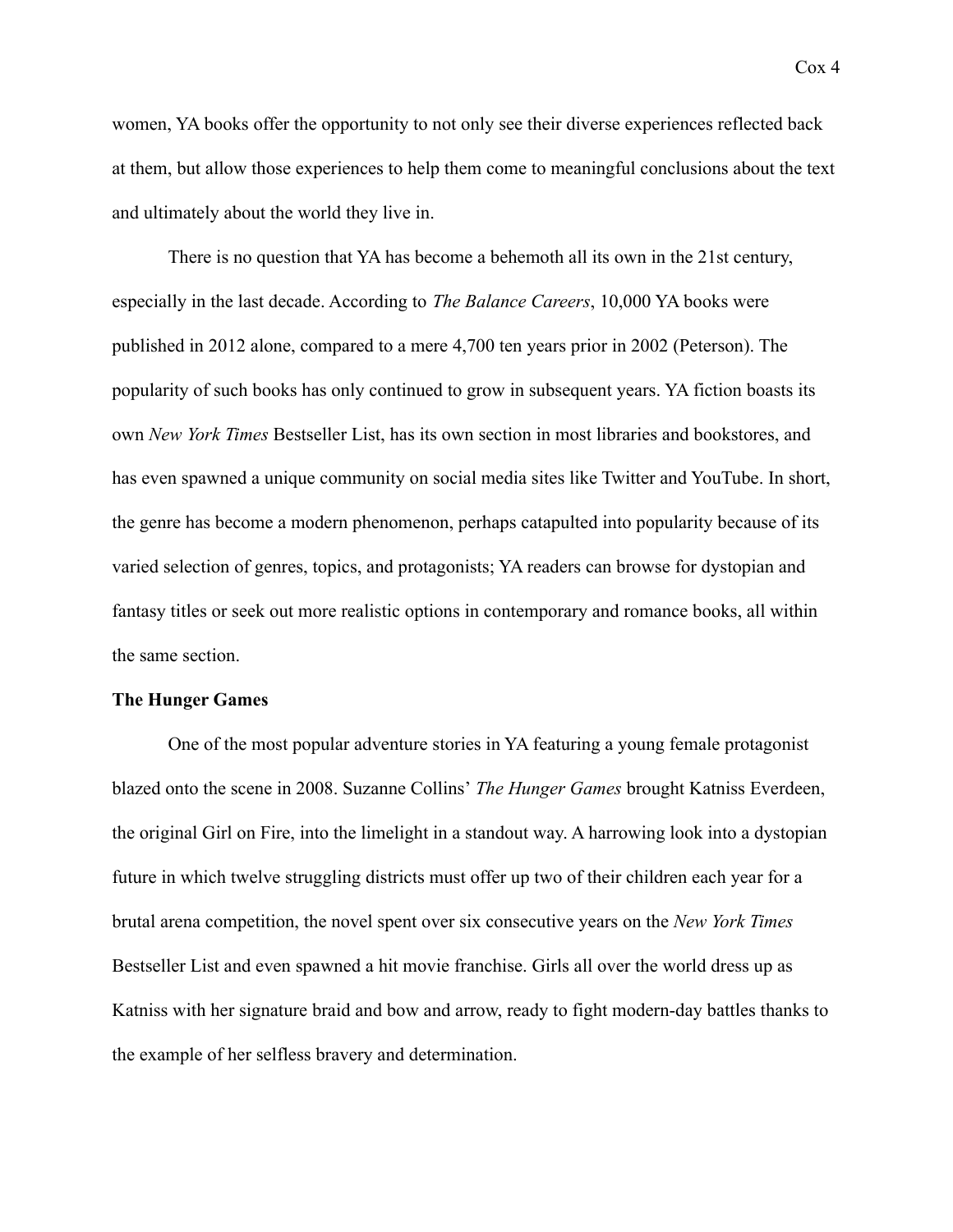Despite its futuristic, science fiction setting, *The Hunger Games* tackles many important issues through Katniss' story. Young readers are introduced to concepts like class divides, the effects of war, and the dangers of a society based on consumerism. Katniss herself comes from one of the poorest districts, allowing her to view the actions of the tyrannical Capitol for what they are, and though she fights fellow teenagers in the arena of the titular Hunger Games, they are never framed as her true enemies. Rather, the evil that Katniss must overcome is the corrupt government of Panem as she sparks the flames of a revolution. As Cart writes, part of the value of YA literature stems from "its capacity for telling its readers the truth, however disagreeable that may sometimes be, for in this way it equips readers for dealing with the realities of impending adulthood and for assuming the rights and responsibilities of citizenship" (2). *The Hunger Games* confronts the disagreeable truth of Panem's corruption through Katniss' first-person narration as she comes to terms with the cruel world she lives in and gathers the will

to fight back.

Katniss herself is introduced as serious and hard-working, the family's main provider after her father's untimely death in a mining accident, something that is all too common in District 12. Due to her unfortunate circumstances, she has been forced to grow up too fast, forgoing a childhood in favor of taking care of her beloved younger sister, Primrose. It is for Prim that Katniss volunteers to fight in the Hunger Games, and it is for Prim – initially at least – that Katniss vows to win. She thinks only about returning home to her sister, and though her sacrifice for Prim is certainly heroic, the path of her character arc ultimately sees her learn to expand her worldview and recognize the institutional corruption and tyranny of the Capitol beyond her own struggle in District 12.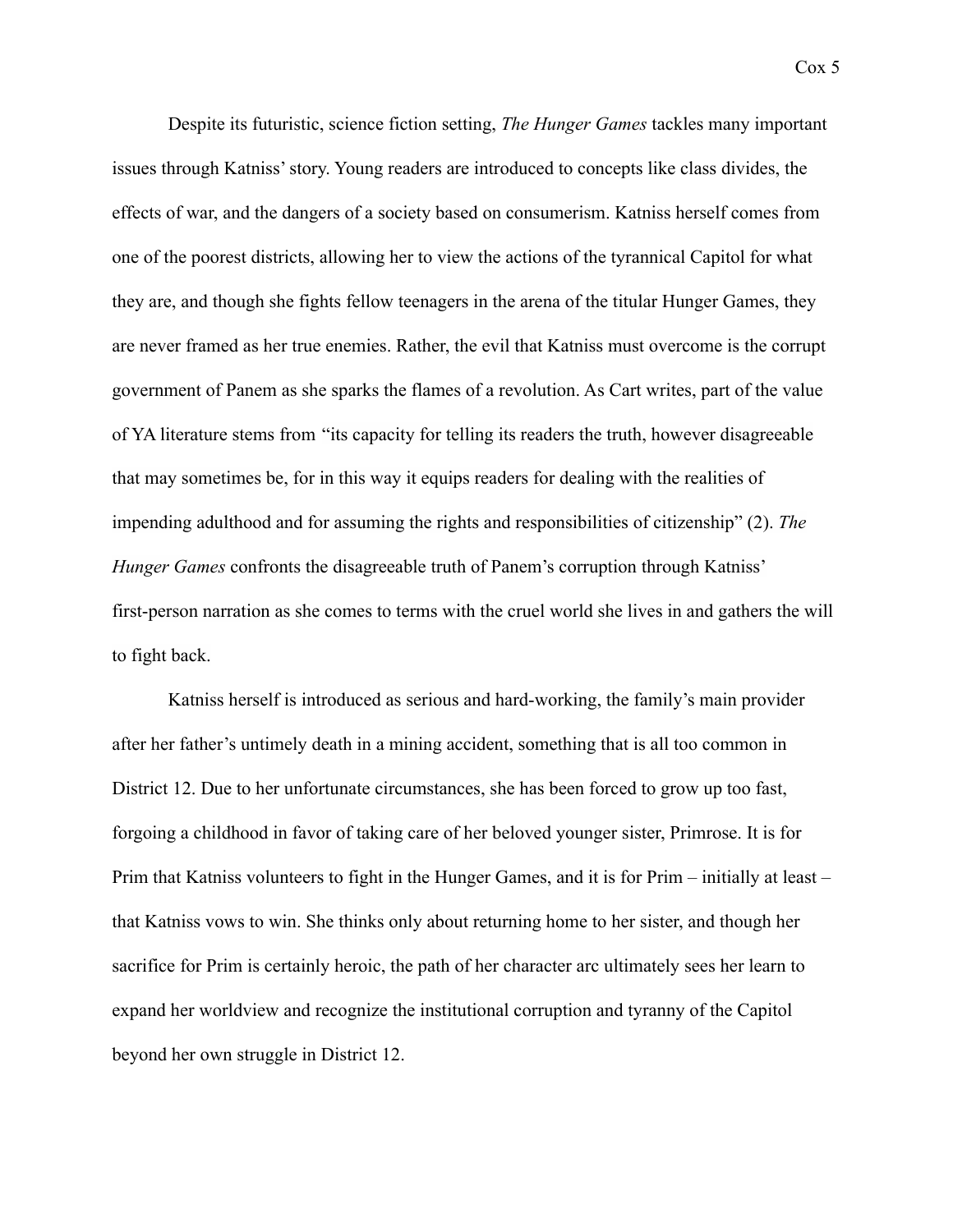Katniss starts off the novel relatively uninterested in taking any concrete steps to change her situation and those of the other characters trapped in poverty around her. In fact, when her friend Gale rants about the corruption of the Capitol, she thinks to herself, "But what good is yelling about the Capitol in the middle of the woods? It doesn't change anything. It doesn't make things fair" (16). This apathetic stance is one that is easy to take, especially in the face of deep societal issues that seem impossible to fix. Katniss is content to look out only for herself and her family, further emphasized by her decision not to help a pair of Capitol traitors when she was younger for fear of retaliation. She remembers, "Later, we wondered if we could have helped them escape. Perhaps we might have… But we only watched" (63). These moments set up her journey toward empathy and defiance. She is a reluctant hero at first, fighting in the Games to save her sister and working with fellow District 12 tribute, Peeta, out of a sense of obligation. As the story progresses and she is faced with the disagreeable truth of the Capitol as an institution, the sparks of rebellion come to life within her.

Dehumanized from birth due to poverty and neglect, Katniss is further mistreated at the hands of the Capitol gamemakers. She is "remade" to be beautiful and desirable to the audience of wealthy Capitol citizens, just another commodity to be bought and sold to a population obsessed with appearance and status. She describes an elaborate process in which her stylists, "erase my face with a layer of pale makeup and draw my features back out" (88). The real Katniss is quite literally erased in favor of a palatable Katniss the public will love. She is essentially a doll for the Capitol to manipulate and dress as they see fit, nothing more than an object, a body to be sacrificed in the Games in the name of a false and fragile peace. Furthermore, her romantic connection to Peeta makes her that much more desirable as the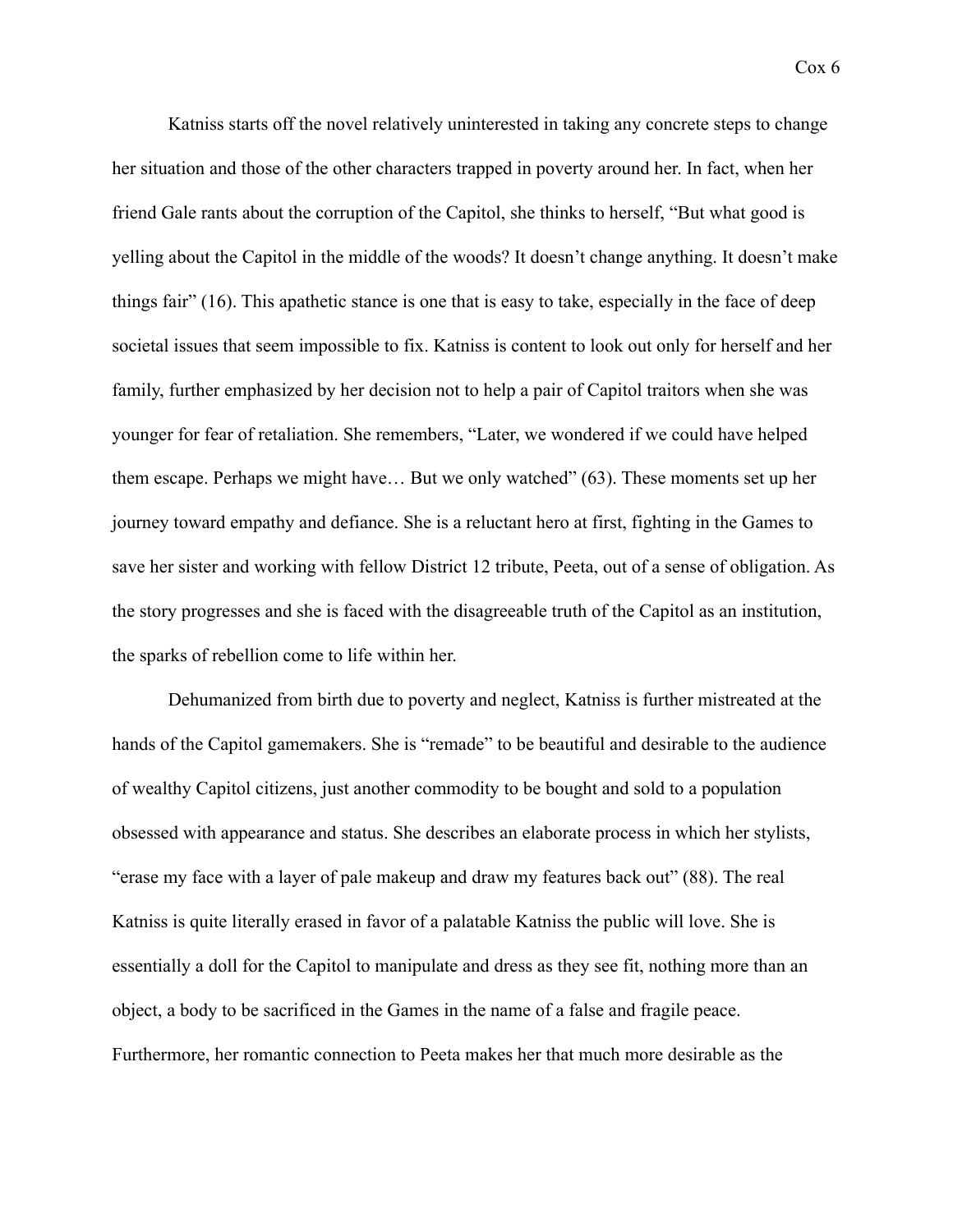feminine half of a traditionally heterosexual relationship. Katniss and Peeta's mentor, Haymitch, acknowledges this directly in the narrative when he says in response to Katniss' outrage, "He made you look desirable! You were about as romantic as dirt until he said he wanted you. Now they all do" (98). She is being cultivated as an object for the Capitol's consumption, removing her agency as a character, but especially her agency as a young woman still coming into her own as a person. This dehumanizing process of objectification would be familiar to many young women today inundated daily with messages about impossibly idealized standards of beauty.

Furthermore, Lykke Guanio-Uluru discusses the role of Katniss' gender in "Female Focalizers and Masculine Ideals: Gender as Performance in Twilight and The Hunger Games," exploring how the extreme performance of gender in the Games contributes to Katniss' growing character. Guanio-Uluru argues that "it is only through combining her performance of emphasized femininity with her ability to *also* display physical strength and hunter prowess (that is: to perform hegemonic masculinity) that Katniss prevails in the Games" (212). Katniss plays by the Capitol's rules when she wears elaborate dresses and displays a romantic interest in Peeta, but it is her combination of this with more masculine-coded traits that lead to her ultimately winning the Games. She is a hunter and the main provider for her family – both traditionally masculine roles. She does not fit comfortably into more feminine-coded traits, and as such, must work to emphasize these traits to a degree that will garner sympathy from her audience. The way she performs this role is yet another method the Capitol employs to strip her autonomy as a multi-faceted person.

The Games themselves loom closer as the novel progresses, leading Katniss to more and more examples of this dehumanization. Slowly, she begins to find small ways to fight back and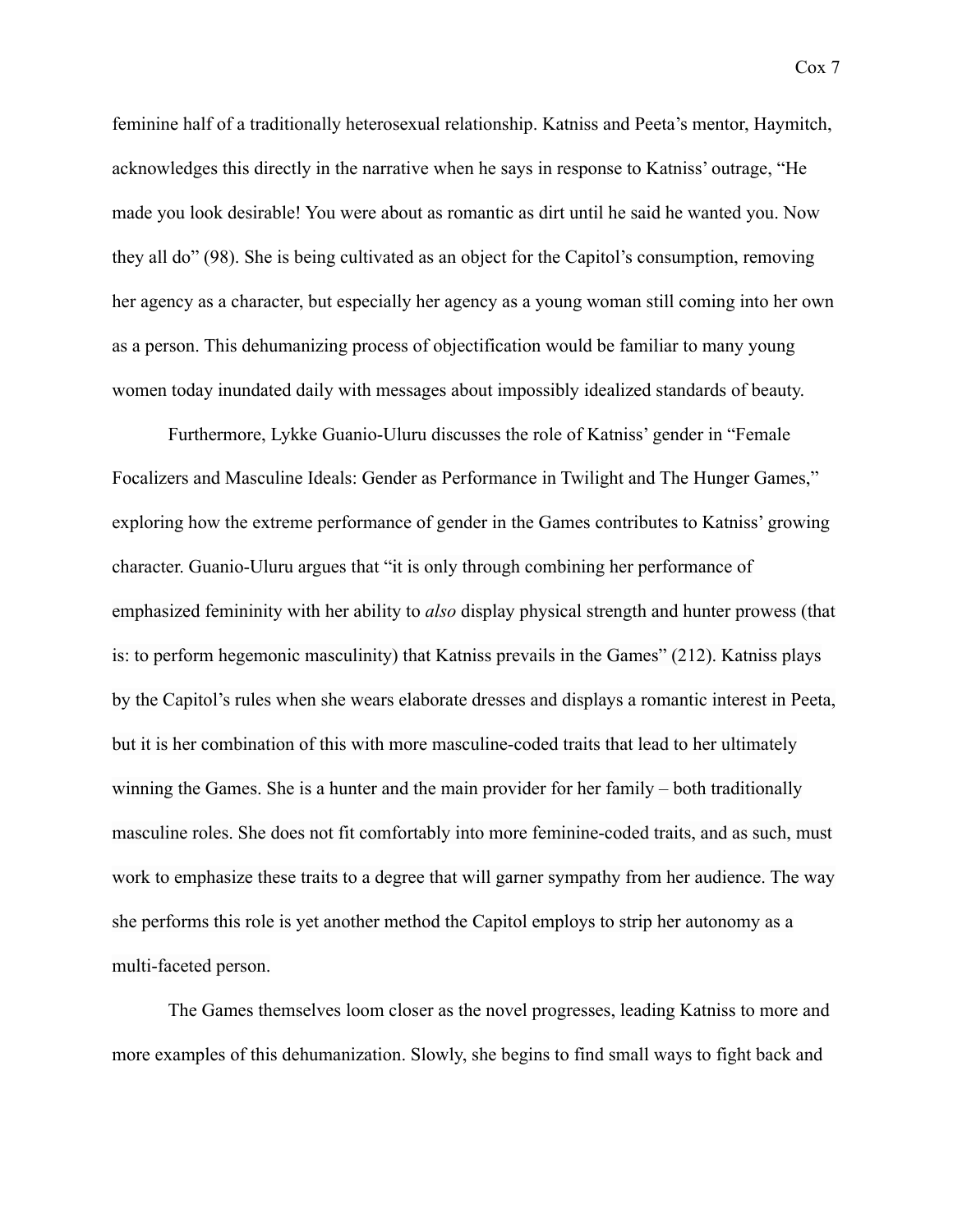regain her agency. During a scene in which Katniss must display her skills in front of the Gamemakers for a numbered rating, she notices that they have already dismissed her as merely another poor tribute from District 12. She thinks, "Suddenly I am furious, that with my life on the line, they don't even have the decency to pay attention to me… Without thinking, I pull an arrow from my quiver and send it straight at the Gamermakers' table" (76). Katniss' bold act finally earns their attention when they give her the highest score in the Games, but for all the wrong reasons. In their eyes, she has proven herself a true contender to win the Games, but Katniss is not interested in winning their approval or their corrupt competition. Her boldness and ferocity are born from a place of anger at the Capitol's mistreatment of her and her fellow tributes, and she no longer wants to play by their rules. In preparing for a televised interview, Katniss seethes, "All I can think is how unjust the whole thing is, the Hunger Games. Why am I hopping around like some trained dog, trying to please people I hate?" (86). To a point, Katniss has been willing to do as she is commanded by the Capitol, hoping to keep her head down and spare her family any unwanted attention. As the injustices pile up, however, she is no longer capable of "hopping around like some trained dog," as she so aptly refers to herself. She wants to fight, not just for herself and her family, but for all those who have suffered at the hands of the Capitol's greed and corruption.

This sentiment comes to a head when Katniss befriends the young tribute Rue during the Games. Rue is the same age as Katniss' younger sister Prim, and Katniss immediately wants to protect her. They work together, combining their respective skills to stay alive, but everything goes horribly wrong when Rue dies at the hand of a District 1 tribute before Katniss' eyes. Overcome with grief, Katniss realizes, "To hate the boy from District 1, who also appears so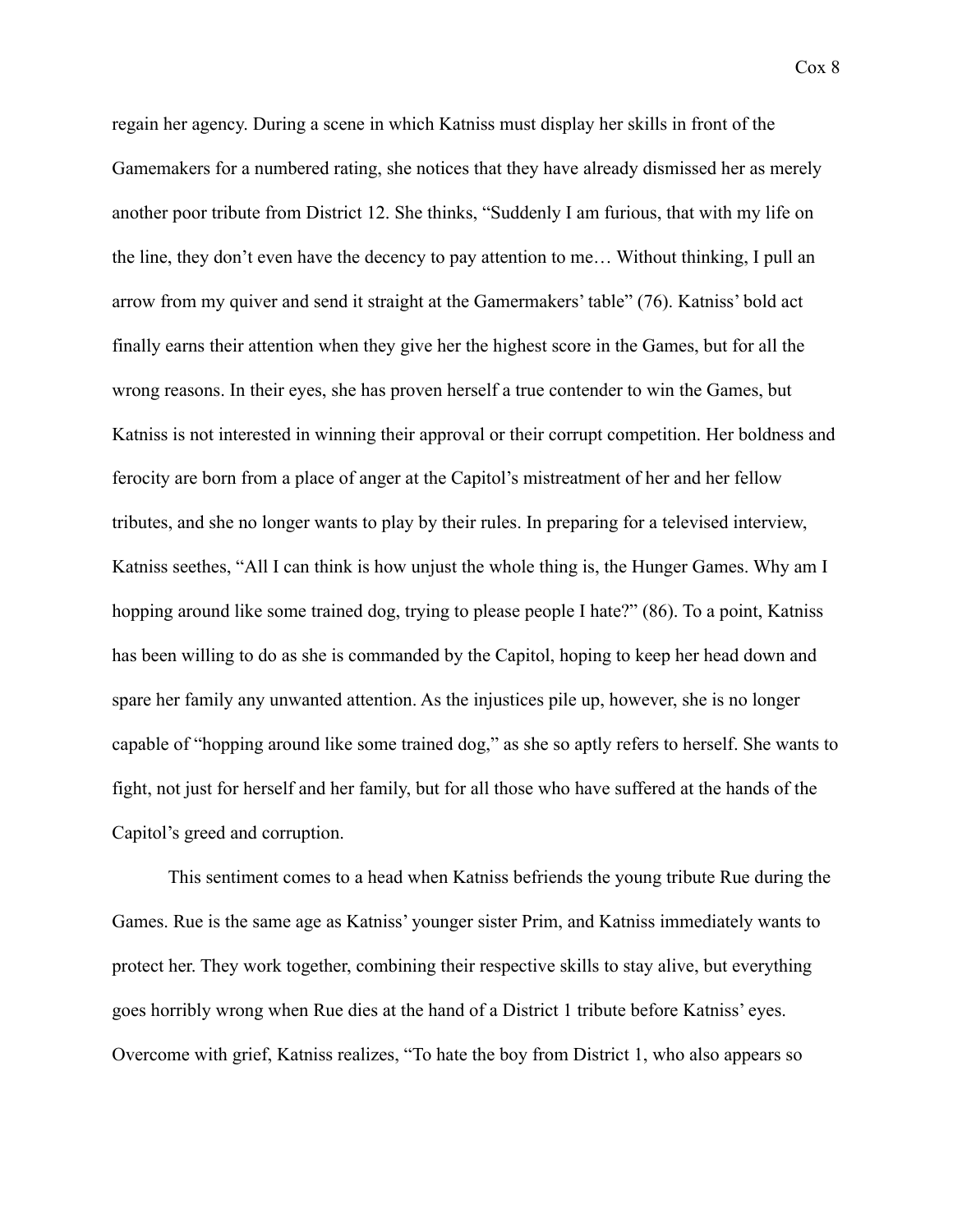vulnerable in death, seems inadequate. It's the Capitol I hate, for doing this to all of us" (168). Rather than blaming herself or even the boy who made the kill, Katniss rightfully turns her attention to the Capitol, the true enemy. They force children to murder each other and starve the districts all in the name of false peace, and Katniss wants to do something to fight back. It is noteworthy that her choice is not one of violence, as she decorates Rue's body in wildflowers before the Capitol can collect her. Rather than physical confrontation, she takes to heart something Peeta felt when he told her, "I want to die as myself… I don't want them to change me in there" (102). If her earlier combination of feminine and masculine traits is what allowed her to survive in the Capitol, it is in choosing to be wholly herself in this quiet moment of grief that she truly defies the Capitol. She sings softly to Rue as her late father used to sing to her, reasserting her autonomy as a person and proving – after being treated like a commodity all this time – that she is more than a body to be sacrificed for the Capitol's gain, and so is Rue.

Her decision to reclaim her autonomy holds true until the end of the Games, when she and Peeta choose to die together rather than either "win" the Games alone. The idea is hers, and it is her largest act of rebellion against the Capitol yet. She forces their hand with one small act, exposing their weaknesses for all the world to see, and it is in these small moments of courage and defiance that Katniss sparks the beginnings of true revolution in her country. In "The Games People Play," Latham and Hollister point out how decisions like these indicate Katniss' growing understanding of the world she lives in. They write, "Her strategies of resistance involve increasingly well-developed information and media literacies. Surviving the Games requires these literacies; at the same time, the Games themselves, and more broadly speaking the oppressive government of the Capitol, facilitate their development" (35). Katniss understands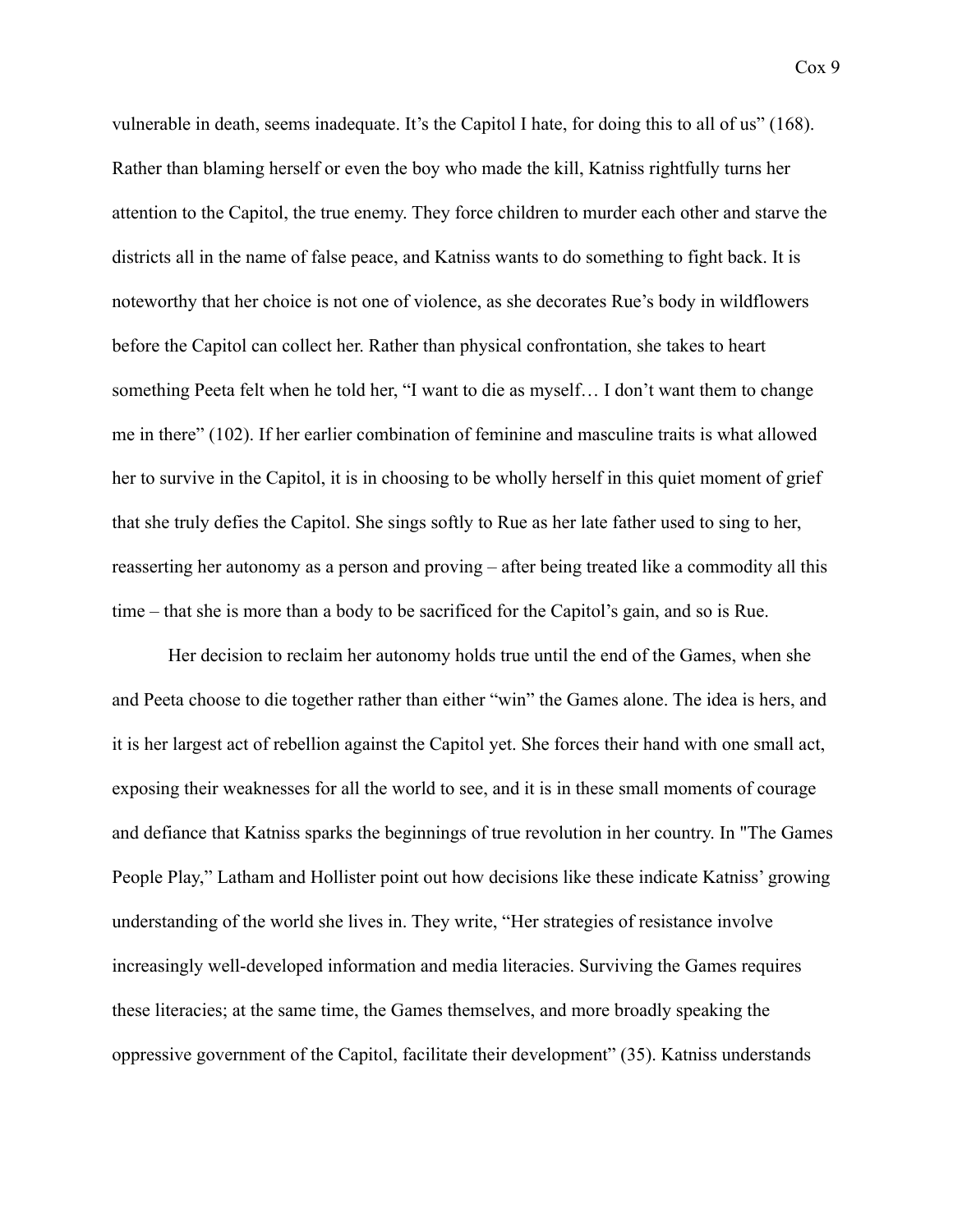that in order for the Capitol to retain its power over the districts, the Games must have a winner, so she threatens this fragile power in the name of her *own* fragile power over her choices. The Capitol reacts as she expects, choosing to offer the win to both her and Peeta to prevent the chaos their deaths would provoke. She has undermined the Capitol's authority with this manipulation, a manipulation she learned, as Latham and Hollister posit, from the Games themselves. Her decision to offer a tribute to Rue is a similarly deliberate act of her newfound understanding of how she can assert her autonomy. Honoring Rue's death is not expressly forbidden, but Katniss can read between the lines at this point in the Games, and understands that highlighting both Rue's humanity and her own is in direct conflict with the dehumanization of the Games and how the Capitol tries to control its citizens.

It is no wonder, then, that so many young girls flock to Katniss as a character. Latham and Hollister note, "Katniss's demonstration of these literacies not only accounts for her appeal as a character, but also provides a model that many readers can admire and emulate" (36). It is not the weight of the bow and arrow girls crave, but the truth and quiet strength Katniss represents. She is an ordinary person who comes from hardship and poverty, whose seemingly insignificant act of rebellion manages to shake the foundations of a corrupt government. *The Hunger Games* may take place in a dystopian future with speeding trains and strange mutations, but it does not look so different from the real world most of the time. The challenges that Katniss must face are familiar to any young woman growing up and adjusting in a time of commodification and corruption. Young female bodies are often treated like objects by the media, but Katniss' story reminds readers about the importance of remaining critical of such messages and fighting back with the knowledge critical thinking fosters. As Cart points out, YA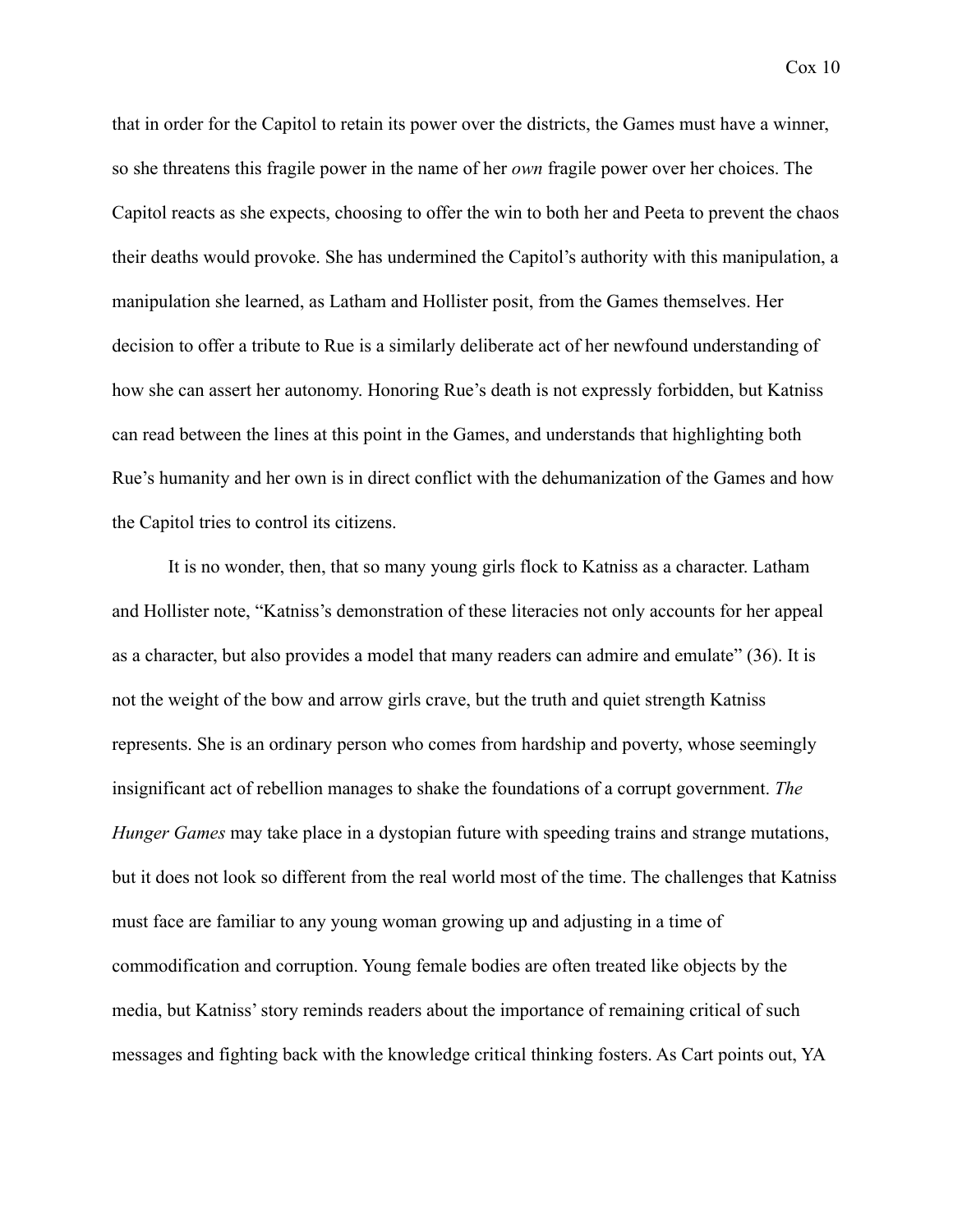literature unveils the truth, no matter how ugly, in order to give young people the tools to act as responsible citizens in the world.

*The Hunger Games* sparked a trend of related dystopian novels around the same period of time. YA had seen a comparable trend of complementary novels in one genre a few years back when *Twilight* ushered in an era of urban fantasy and romance novels featuring vampires, werewolves, and other paranormal creatures. After *The Hunger Games* came books like *Divergent* and *Matched,* stories that featured female protagonists navigating a futuristic world governed by a cruel or oppressive authority. As Latham and Hollister point out, "Dystopian fiction, it has been argued, is popular among teenagers because it resonates so deeply with the adolescent experience...By nature, dystopian fiction is well equipped to demonstrate the workings of power relations in an exaggerated way" (34-35). The corruption of the Capitol, or any of the other cruel governments represented in dystopian novels for that matter, may seem laughably heavy-handed, but in the midst of the corruption, Katniss and her readers learn valuable lessons about resisting oppression and retaining personal autonomy.

Notably, none of the other dystopian novels of the time quite matched the popularity of *The Hunger Games,* and the genre itself eventually faded into obscurity, but its brief rise to significance spoke to a hunger for stories that allowed young female protagonists – and their readers – the chance to explore the complexities of power in society, a trend that continues to this day and unites many YA books across genres, including our next novel.

#### **Red Queen**

In 2015 the YA boom continued with *Red Queen,* a sprawling fantasy from debut author Victoria Aveyard. In a world divided by the color of one's blood, the Silvers reign supreme with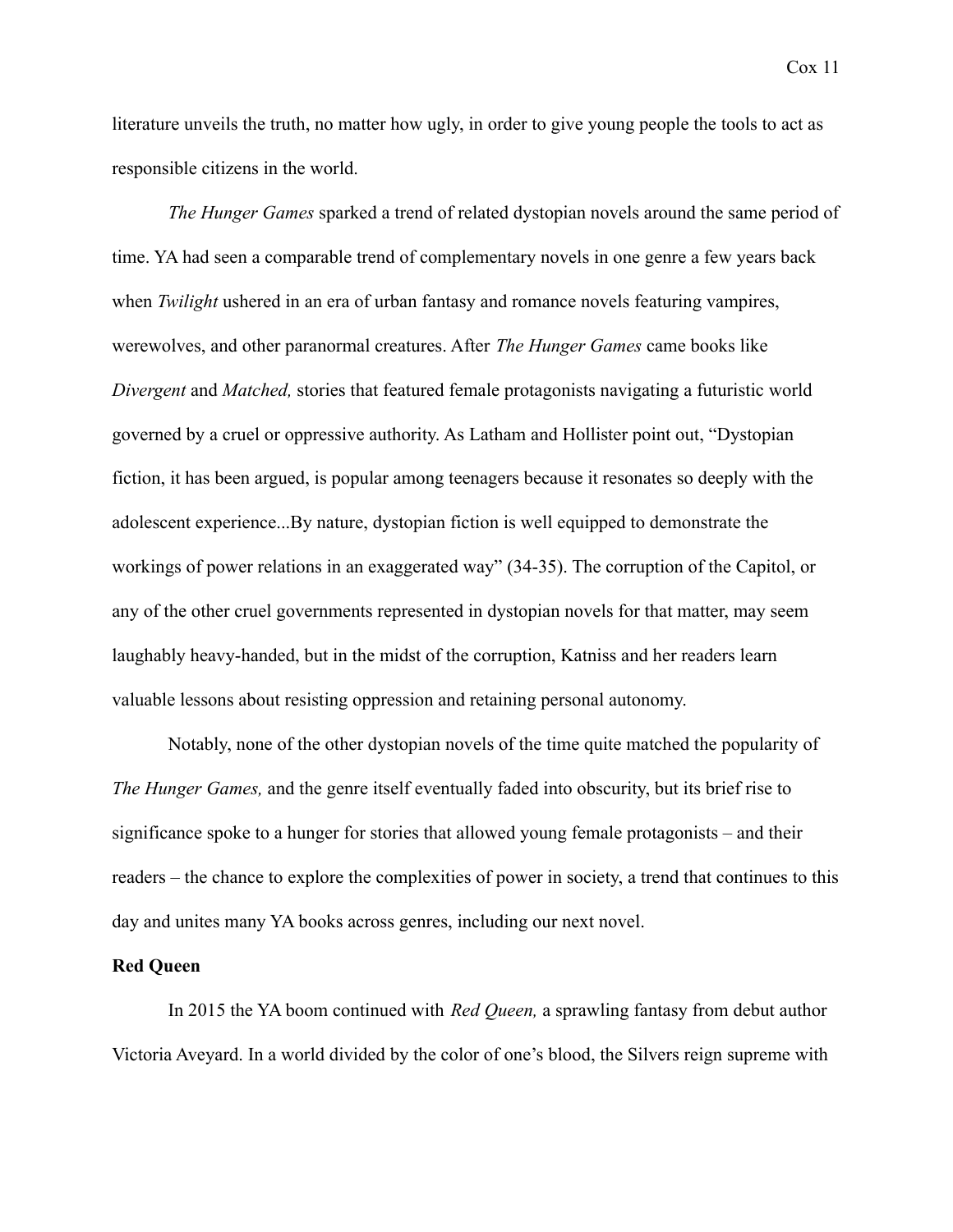superhero-like abilities as the powerless Reds fight in their endless wars. Like *The Hunger Games, Red Queen* immediately positions its protagonist against a corrupt ruling class and an unjust conflict. Main character Mare Barrow is a Red living in poverty with her parents and sister while her brothers are off at war. Mare herself is doomed to conscription, bringing Katniss and her inevitable time in the Hunger Games to mind, but when Mare discovers she has powers of her own, she is poised to challenge the Silvers with more than a bow and arrow. Set in this fantastical world, the sparks of revolution are quite literal, highlighting the use of fantasy worlds and tropes in dissecting real world issues. Meredith Sutphin writes, "What librarians and educators who advocate the power of fantasy novels… believe is that setting novels in a whole new world with its own rules can help readers to think outside the boxes of our own culture" (6). Novels like *Red Queen* allow readers the space to explore complex concepts and issues without the biases of society getting in the way.

Wielding fire, superstrength, and other impossible powers, for example, the Silvers abuse their position by treating the Reds as expendable in a war of their making, ensuring their continued place at the top. Mare thinks of the difference between Reds and Silvers, "We are not equals… Our backs are bent by work and unanswered hope and the inevitable disappointment in life" (5). So when Mare herself discovers her ability to control lightning and accidentally displays this power to the world, she upsets the cruel imbalance the Silvers have enacted for hundreds of years. Suddenly, Mare has the chance to change the world, to fight for those who are unable to fight for themselves and who have been so long subjugated by the very power she can now command.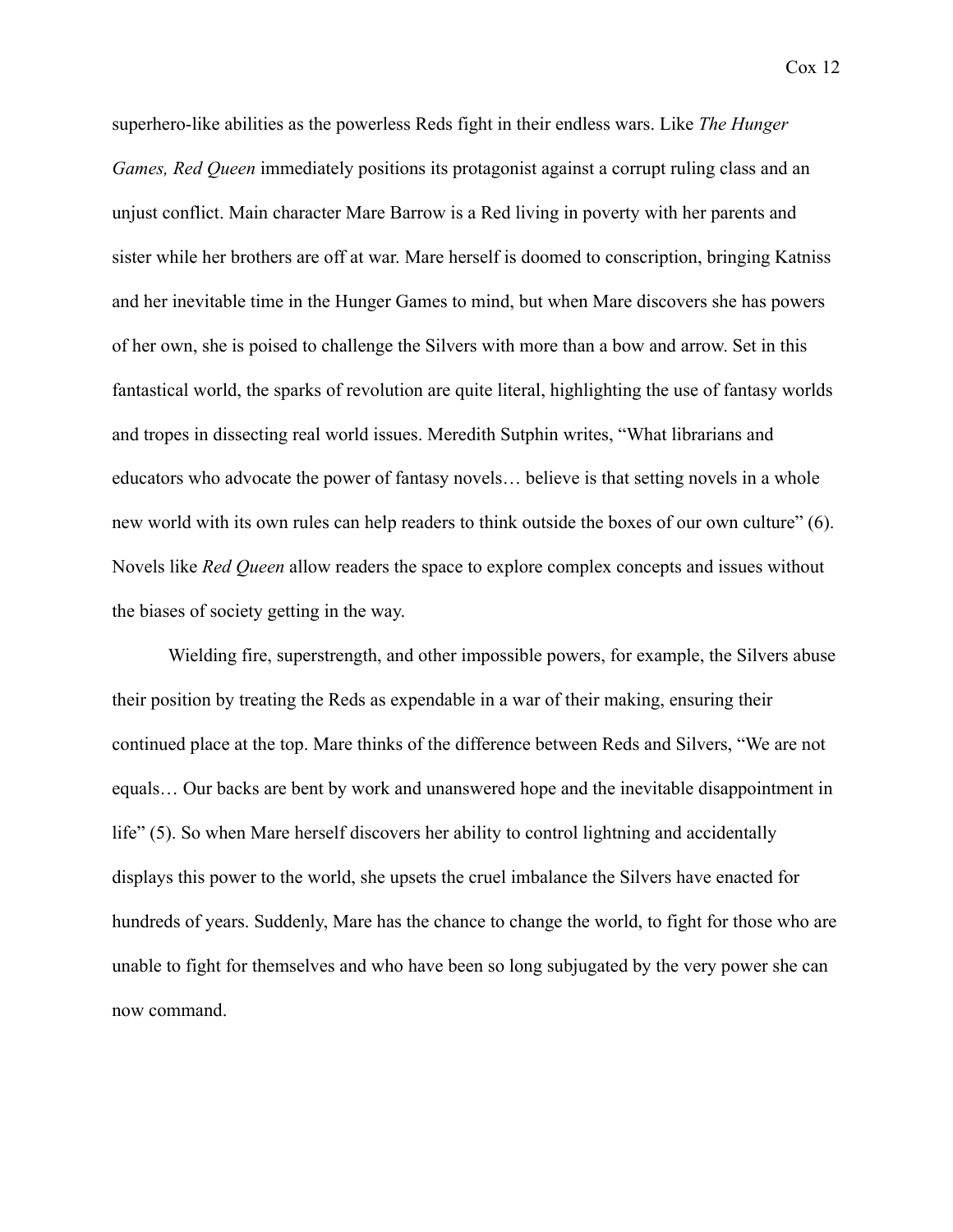At the beginning of the novel, however, Mare flounders, lost and purposeless. Her younger sister sews to support the family, but Mare herself hasn't found a similar passion, dooming her to conscription when she turns eighteen, unable to do anything to support her family. This sense of helplessness leads her to view her sister with jealousy as she thinks, "Gisa is going to save us one day, with nothing more than a needle and thread" (14). It is also what drives her forward in the story, this need to do something for the people in her life to relieve her sense of guilt. When her best friend loses his job and suddenly faces conscription, she comes to life with sudden passion. The prospect of war for herself was bearable, but she cannot stand by and watch her friend suffer a similar fate. She tells her friend even as he seemingly gives up hope, "There must be something we can do... We'll find a way" (21). Her protective instinct sets the story into motion as she seeks a way to save her friend; long before she discovers her Silver-like powers, she is doing what she can to fight for others.

Her actions only lead to more guilt, however, when her younger sister gets caught attempting to help Mare steal enough money to spirit her friend away, and Gisa is punished by losing the use of one of her hands. With her sister no longer able to sew to support the family, Mare feels the weight of this failure settle solely on her shoulders, instead of directing her anger at the Silvers who carried out the punishment. Dejected, she thinks, "I guess causing pain is all I'm good for" (43). It is here at her lowest point, unable to help her family or her friend or even herself, that she discovers her strange powers. She accidentally falls into an electric force field while working for the Silvers, and as a seemingly ordinary, powerless Red, expects to die. Instead, she finds herself lighting up with power as she "[feels] the heat of the sparks, running up and down my body, setting every nerve on fire… I feel, well, alive" (70). With this moment she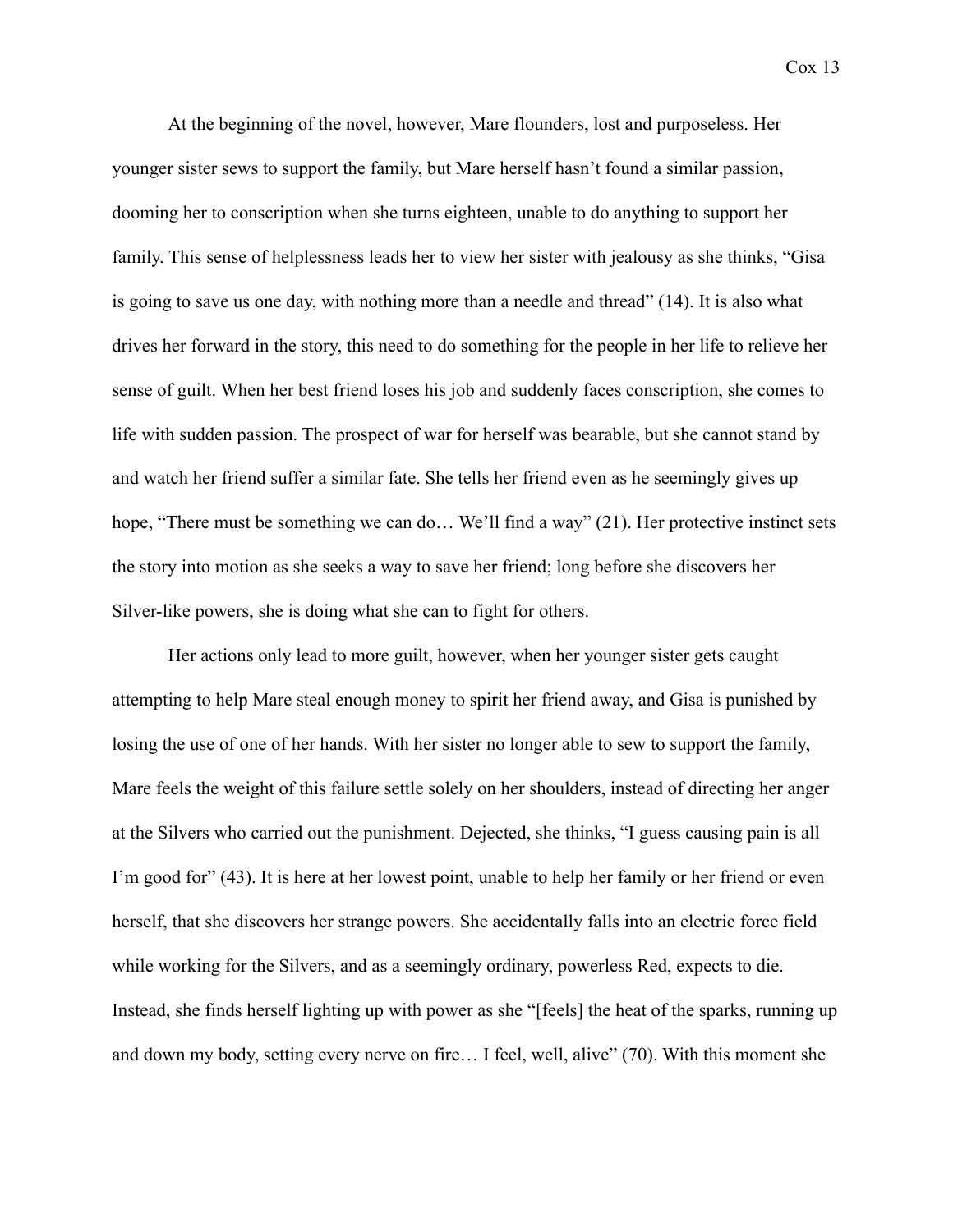comes to embody what the Silvers fear most, and represents a popular trend in YA fantasy novels where the seemingly ordinary protagonist discovers a powerful ability that sets them apart from their peers, even if some of those peers have abilities of their own. Sutphin justifies this trend in saying, "It makes sense that teens would want to read about unique individuals who stand out, having special lives, when they are going through a period of intense self-involvement" (67). In contrast, it might also represent a way to combat a feeling of powerlessness in one's own life, for the discovery of power often accompanies a moment in which the protagonist might otherwise suffer horrible consequences, such as Mare discovering her lightning abilities just in time to save her from the forcefield.

All the power and magic in the world means nothing, however, if the person who wields it isn't willing to fight. Frightened for her family and her own life, Mare allows herself to become a pawn for the ruling Silvers. Much like Katniss, she is forced to conform to their standards of beauty, though this is taken to the extreme when she is forced to hide her status as a Red and pretend to be a Silver. She describes how "the makeup is the worst, especially the thick white paste applied to my skin. They go through three pots of it, covering my face, neck, collarbone, and arms with the glittery wet powder" (88). While Katniss was treated like a commodity to be bought and sold, Mare is told that her only value is to become someone else, to embody the very people who have looked down on her for so long.

For a time, she suppresses her rage at the Silvers and pretends to fit in among them, but she cannot ignore her ability to make change with her power and position forever. After a clandestine visit with her family, she learns that one of her older brothers was executed for desertion before she could bring him home with her newfound status. Devastated, Mare thinks,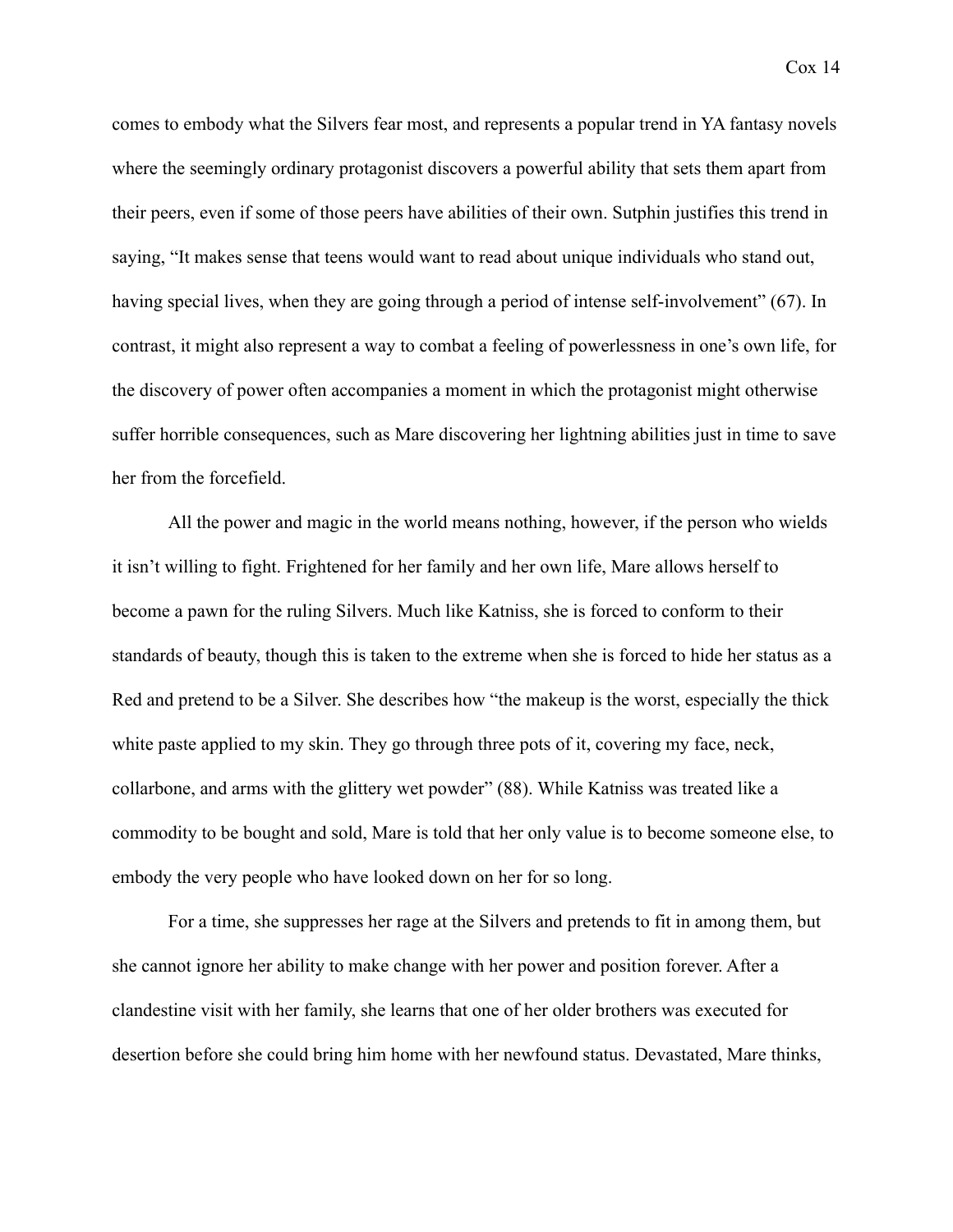"My brother, my closest brother. I fall backward, almost missing a step in my anguish" (156). Learning that her brother was murdered at the hands of the people she has been pretending to imitate becomes too much for her. She knows that she can use her position at the palace and her strange new power to fight back against the tyrannical Silvers. Her sister, the same one who lost the ability to sew at the hands of the Silvers, helps her realize this too when she says, "This is a gift… Don't waste it" in reference to Mare's power (160).

Emboldened, she seeks out a rebellion called the Scarlet Guard and offers her services, determined to fight for a better, more equal world. She tells them, "I'm in the palace, the center of their world. I'm quick, I'm quiet, and I can help the cause" (163). Despite the danger, Mare is uniquely suited to fight the Silvers. She lives among them, pretending to *be* one of them, and has power to rival theirs. She is using her newfound privilege, fragile though it may be, to wage battle on behalf of those who have far less than they deserve. Though the Silvers who know the truth about her blood view her with contempt and disdain, she does not let this deter her as she thinks, "I am the little lightning girl, and I am going to make the world change" (259). She takes their derisive nickname for her – little lightning girl – and turns it into something powerful, something to be proud of.

In the end, though it appears she has lost the fight and may not live to see another day, it is not her lightning that comes to her aide, but her will. She has nothing left, but facing the boy who betrayed her, a Silver named Maven who pretended to care for the plight of the Reds, she shows him that she is not beaten. Despite all that she has lost, she does not give up the fight as she revels in her tenacity, "For once, I feel like I control fire and Maven has been burned by it. He stumbles back from my cell, somehow defeated by the little girl without her lightning, the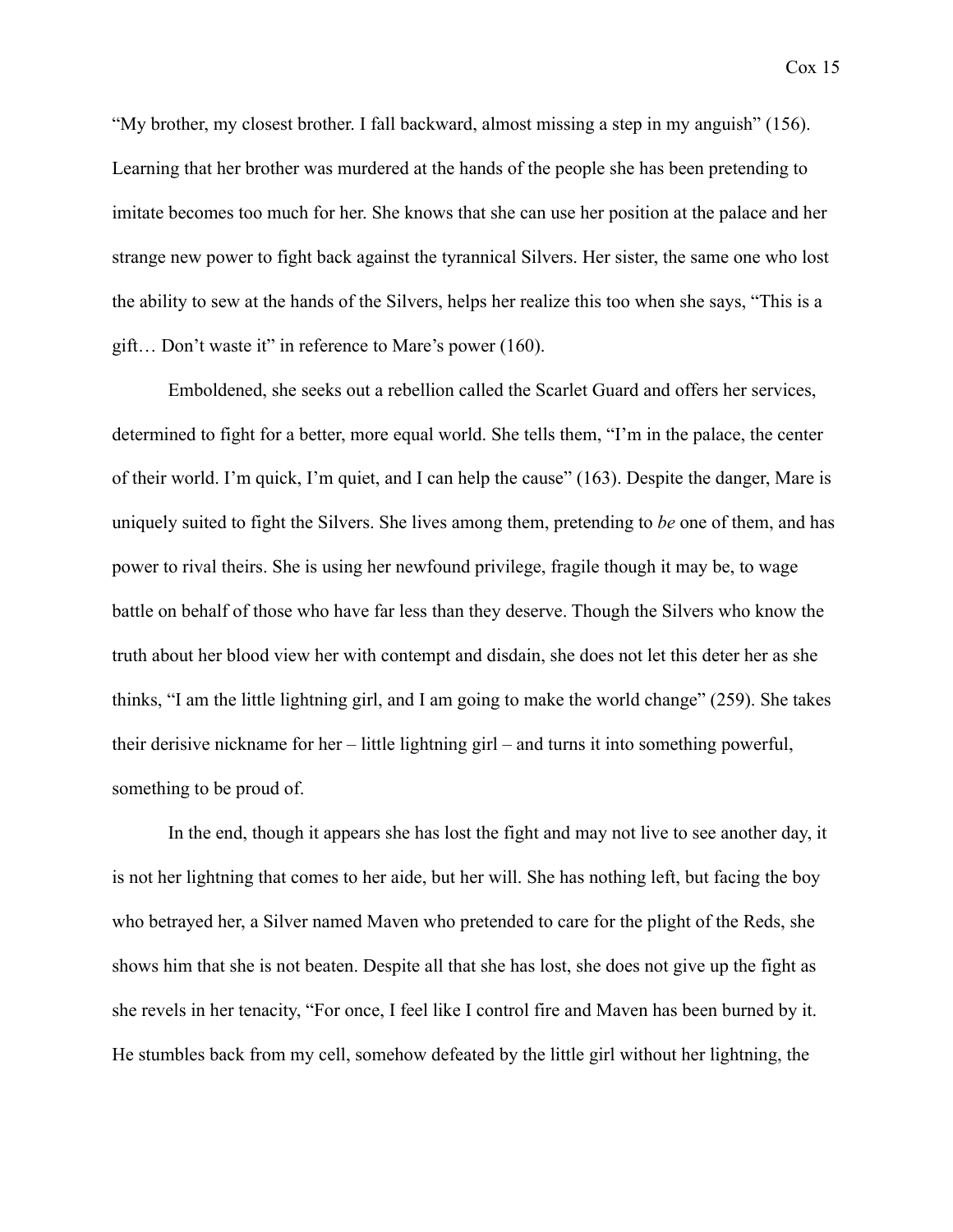Cox 16

prisoner in chains, the human before a god" (352). Having the quiet strength not to give up is Mare's superpower in this moment, and like Katniss honoring Rue's unjust murder, it becomes a staple of her arc as a character. She starts the story powerless, and in gaining power and position amongst the Silvers, finds the strength to fight back. Now that she is powerless once more, she takes these lessons to heart. She does not need her lightning to be powerful; she has conviction and determination.

*Red Queen* is part of a larger series, like *The Hunger Games* was, but the ending of Mare's story packs a powerful punch of a message whether or not you pick up the next book. She has been beaten down, but in escaping the clutches of the Silvers and joining the ranks of the Scarlet Guard, she knows that her fight is not over. She thinks, "Part of me wishes I could submit to chains, to captivity and silence. But I have lived that life already, in the mud, in the shadows, in a cell, in a silk dress. I will never submit again. I will never stop fighting" (382). No matter the trials that wait ahead, Mare has already resolved to face them head on, no longer pretending to be anything other than what she is. In a sense, *Red Queen* defies the Hero's Journey arc popular in the stories of many male characters in fantasy novels. *Red Queen* does not end with a Triumphant Return; the heroes have lost and must retreat, but they retreat to fight another day. Mare's failure makes her determination that much more inspiring, and this idea of perseverance in the face of failure is a trend that continues beyond *Red Queen,* culminating in one of the most influential YA novels of the last decade.

#### **The Hate U Give**

In 2017, Angie Thomas' *The Hate U Give* exploded onto the book market. At the time of writing, the novel still sits on the *New York Times* Bestseller List and had already spawned a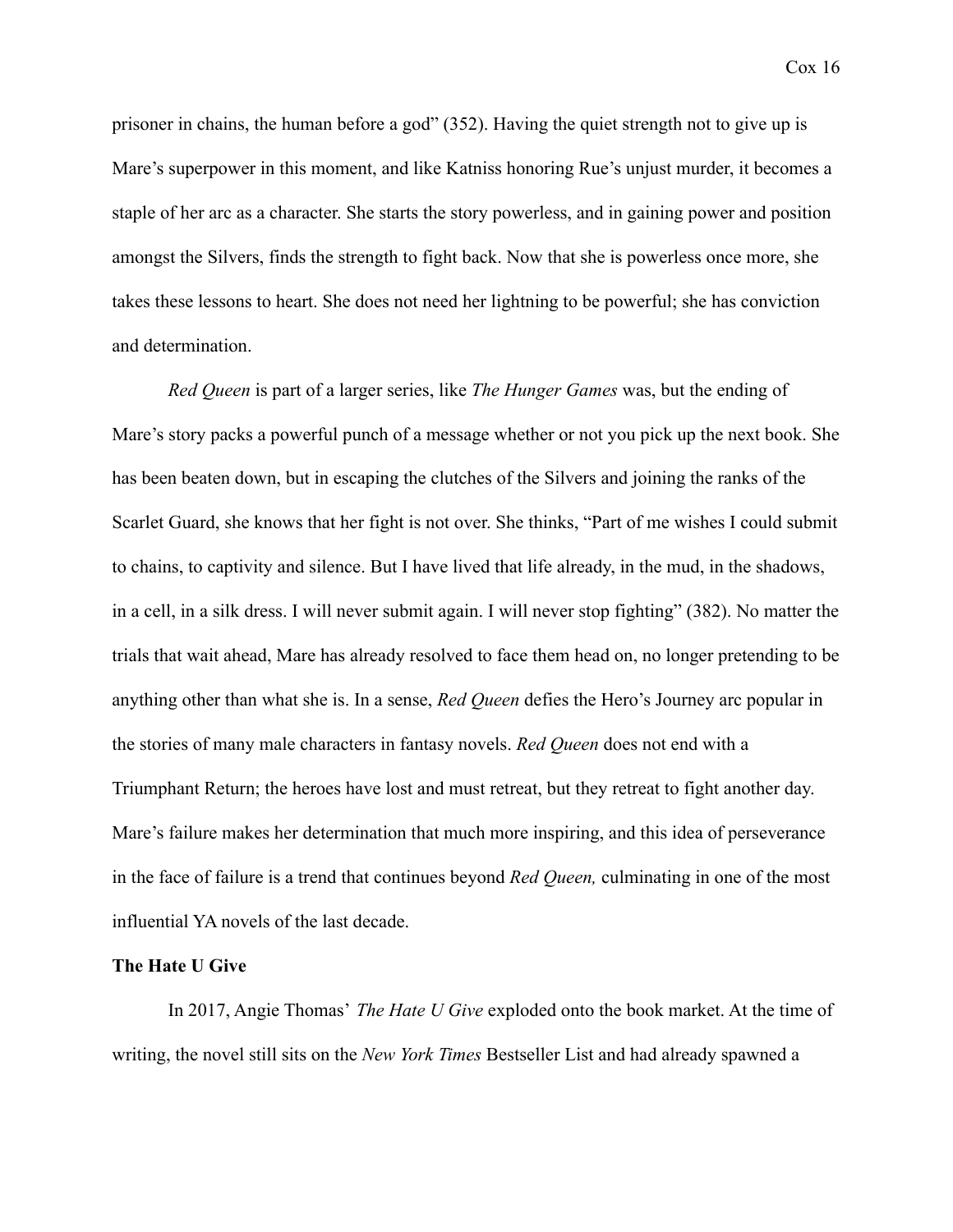major motion picture in 2018. In telling the story of a Black teenage girl's reaction to her friend's murder at the hands of a police officer and elevating modern racial equity issues, the novel hit a nerve with audiences. Told with humor and frankness, Starr Carter's story highlights the changes YA literature has undergone since its inception and displays the unique position these books hold in contemporary U.S. culture.

A direct product of the OwnVoices movement mentioned previously, *The Hate U Give* embodies many of the goals of the trend. In an article titled "#OwnVoices: Why We Need Diverse Authors in Children's Literature," novelist Kayla Whaley outlines the hope of this seemingly innocuous statement. Started by author Corinne Duyvis with a hashtag on Twitter, the OwnVoices movement seeks to uplift diverse authors looking to tell their own stories in their own voices. Whaley writes, "There's a long history of majority-group authors... writing outside their experience to tell diverse stories. Sometimes the characters and stories they create are wonderful! But many times, they're rife with stereotypes, tropes, and harmful portravals." In putting the perspective of diverse authors like Angie Thomas front and center, novels like *The Hate U Give* are born, where the realities of racism and police brutality can be portrayed with honesty and nuance. Similarly, uplifting authentic narratives from historically marginalized authors gives readers who come from dominant groups – like white readers – the chance to engage with stories outside of their own experiences. Cart writes:

Another value of young adult literature is its capacity for fostering understanding, empathy, and compassion by offering vividly realized portraits of the lives – exterior and interior – of individuals who are *un*like the reader. In this way young adult literature invites its readership to embrace the humanity it shares with those who – if not for the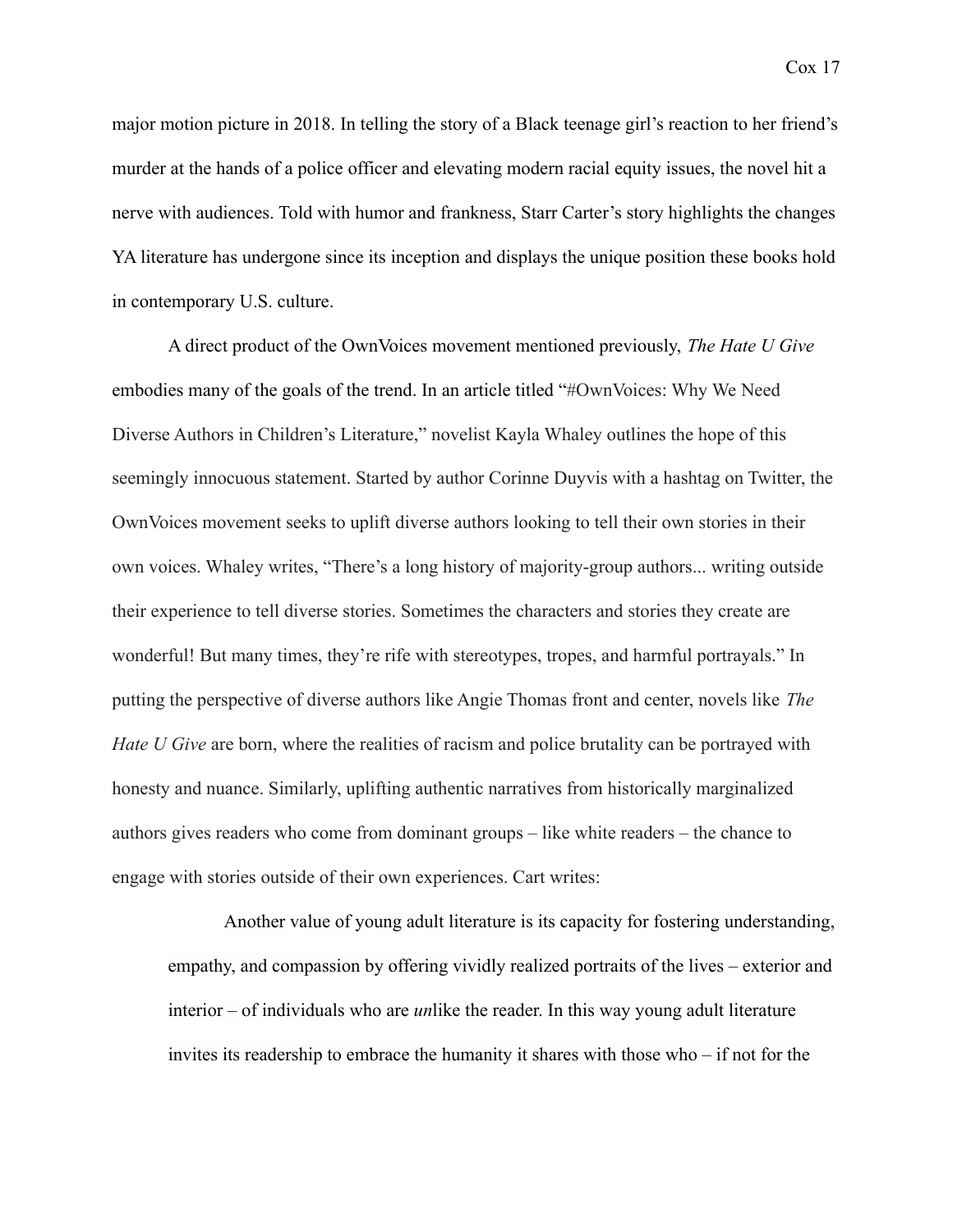encounter in reading – might forever remain strangers or – worse — irredeemably " $other." (2)$ 

Reading stories like *The Hate U Give,* though they are fictional, can still offer readers a chance to familiarize themselves with unfamiliar realities that are reflected in their everyday lives as teenagers. Young readers can then approach real world issues that involve members of these marginalized groups with empathy and understanding. Building this skill of empathy is reminiscent of the way readers learn to identify with characters from the fantastical worlds of *The Hunger Games* and *Red Queen,* where the familiar is cloaked in magic and myth. Though they cannot relate to arena battles or superpowered kings and queens, they *can* relate to Katniss and Mare's determined struggle for a better world, a struggle which is easily translated to contemporary society.

Additionally, in Thomas' unique voice, Starr's story transcends her experience with racism, allowing her the space to be a character outside the bleakness of one single part of her reality. Starr argues with her siblings and plays basketball with her friends and navigates the usual pitfalls of teenage life. In short, this is not a sob story in which Starr's only purpose in the narrative is to point out systemic problems to the readers. She is a young girl who uses her voice and her unique experiences to attempt to make change, both within the confines of her story and the confines of our own society, all while maintaining her position as a protagonist in a YA novel. Emphasis is placed on the importance and power of her voice, especially as a young Black woman in America. In this way, the prominence of Thomas' platform as a successful Black author is cemented with the power of her voice speaking through Starr's words on the page.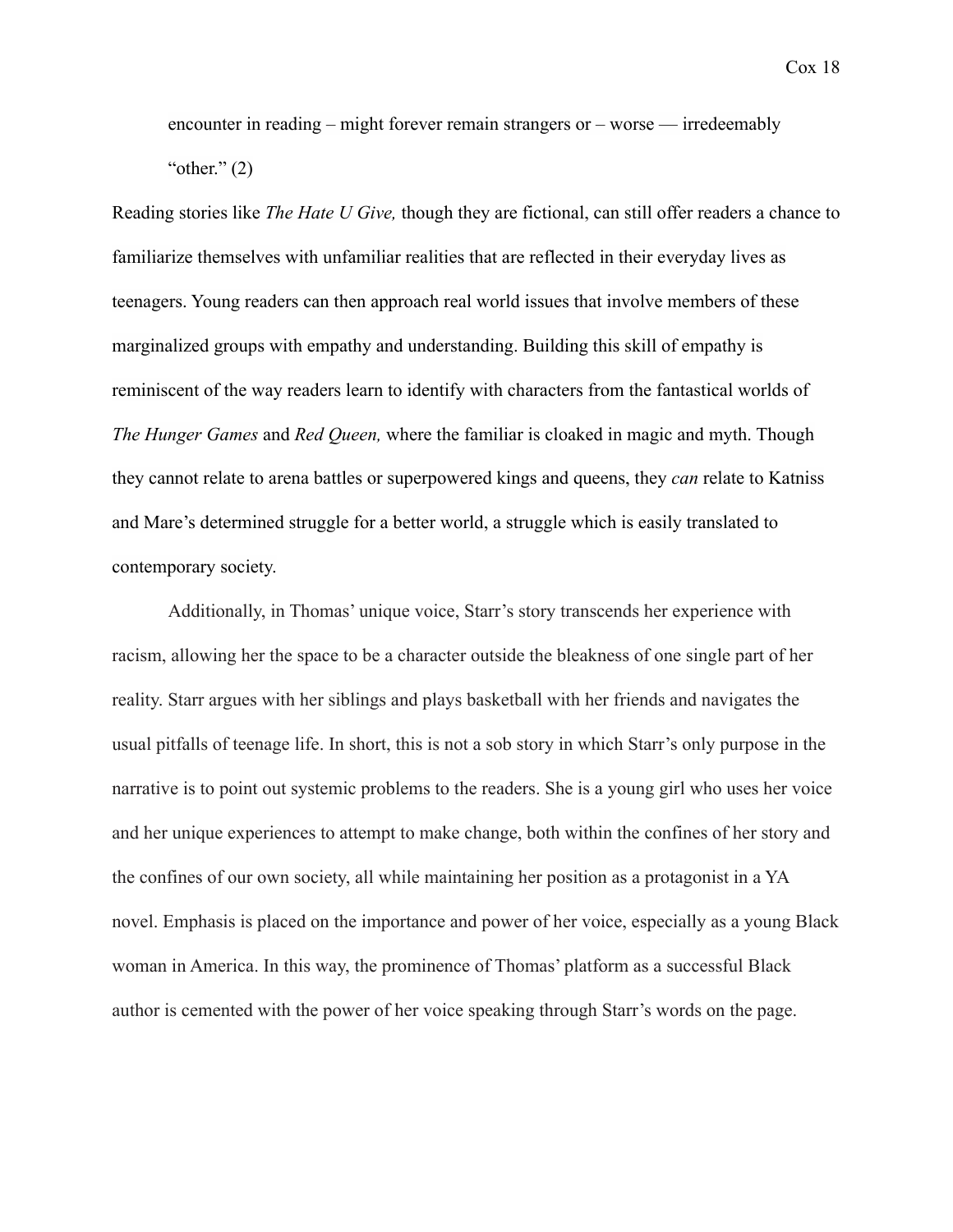This growing trend of offering diverse perspectives in YA is an important cultural shift from the time of *Twilight* and *The Hunger Games*, where whiteness is not only centered in the narrative, but automatically assumed to be the default. Neither *The Hunger Games* nor *Red Queen* specifies the main characters' races; instead, it is assumed that we, the reader, understand that they are white. Both stories deal with issues of class and gender in their own way, but race is almost entirely absent. This reflects an idea that author and feminist, bell hooks, wrote about in her book *Feminist Theory: From Margin to Center.* Much of feminist thought, even today, forgets to analyze the intersectionality of race and gender, reflecting "the dominant tendency in Western patriarchal minds to mystify woman's reality by insisting that gender is the sole determinant of woman's fate" (14). In order to challenge this dominant school of thought ultimately centered in whiteness, trends like OwnVoices and similar pushes for diverse books make way for a more accurate range of women's experiences.

As such, Starr's story is one of duality. She was born and raised in Garden Heights – a poor, predominantly black neighborhood – but attends a prep school in an affluent white suburb at her parents' behest. These disparate lives war inside of Starr throughout her arc as she learns to come to terms with who she is, both within herself as a young woman and within these two wholly separate worlds. This uncertainty inside herself colors the narrative from the very first page as Starr attends a Garden Heights' party and thinks, "There are just some places where it's not enough to be me. Either version of me" (3). She is lost, floundering between two versions of the same person as she tries to be enough of whatever is expected of her. Gabrielle Owen highlights the difficulty of Starr's situation when she says, "Though the idea of 'being yourself' may seem easy enough to many readers—it is, after all, a cliché—Thomas represents the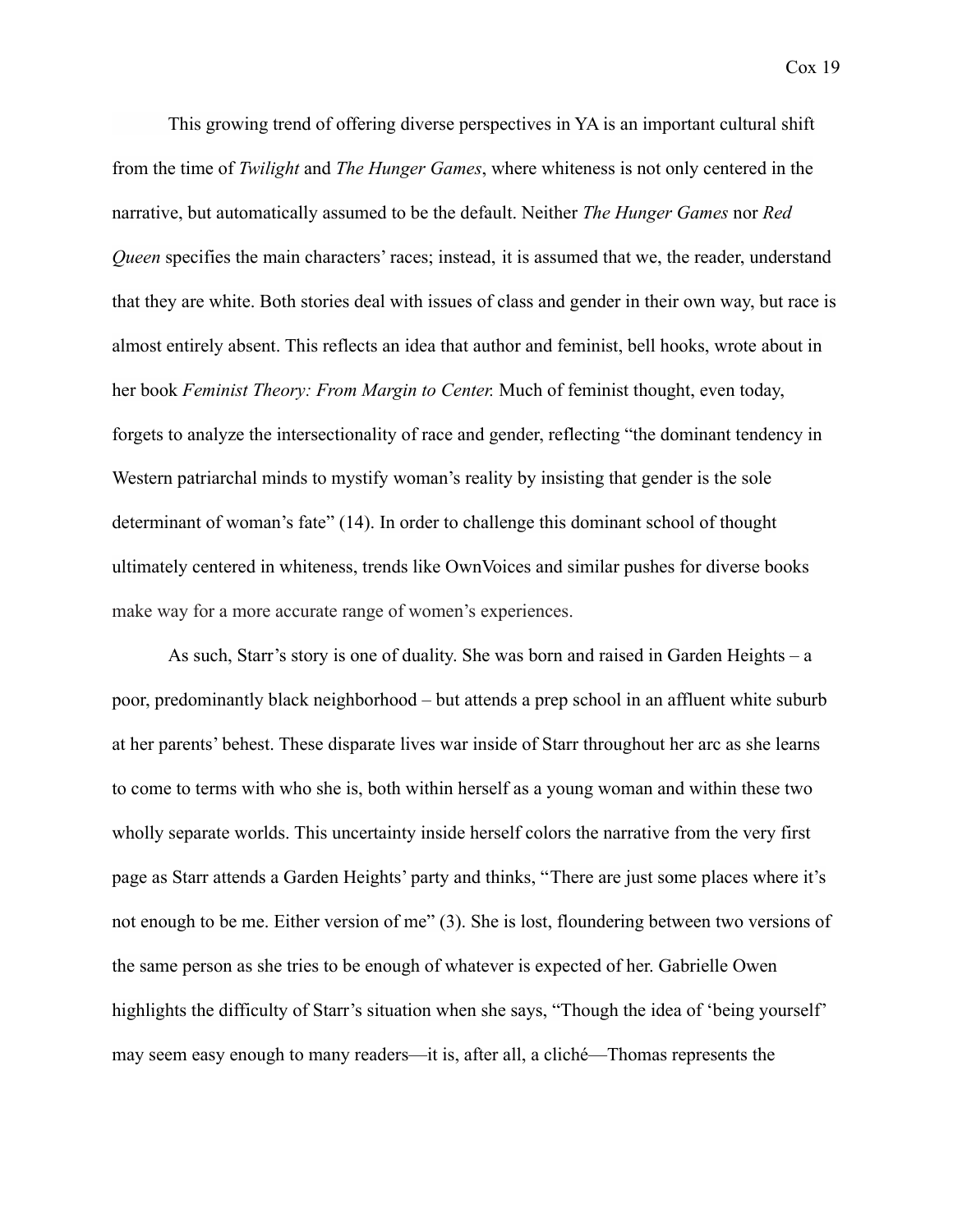complexity of this adage for young people of color in a world where white is 'normal'" (251). In order to meet this idea of "normal," Starr is unable to be herself in either of her worlds, attempting to reach impossibly unfair standards in order to find acceptance.

Thus, in situations that are already hard to navigate as a typical teenage girl, she must wade through an extra layer of ceremony. Just walking into her high school, Williamson Prep, becomes a burden of code switching and second guessing. She describes her transformation in detail, "Williamson Starr doesn't use slang… Williamson Starr holds her tongue when people piss her off so nobody will think she's the 'angry black girl.' Williamson Starr is approachable… Basically, Williamson Starr doesn't give anyone a reason to call her ghetto" (71). Garden Heights Starr, arguably the version of herself that is the most authentic, does not seem to fit in at Williamson, so she forces herself to adjust to fit the norms of the predominately white prep school, lest she receive judgement or harassment.

In hiding this part of herself from her teachers and her peers, however, she creates a wealth of guilt and exhaustion, only adding to the confusion surrounding her identity. Owen points this out when she writes, "*The Hate U Give*… represents the politics of respectability as a costly strategy for Starr as she navigates her identity and the social perceptions of her white peers" (239). The politics of respectability – represented by Starr's code switching tendencies – is something many people of color adopt when interacting with white people. For Starr, this constant switch between two ways of being in the world is exhausting and demoralizing. She feels she is not staying true to her most authentic self, but fears the repercussions of abandoning the version of herself that is less "threatening" to her white friends.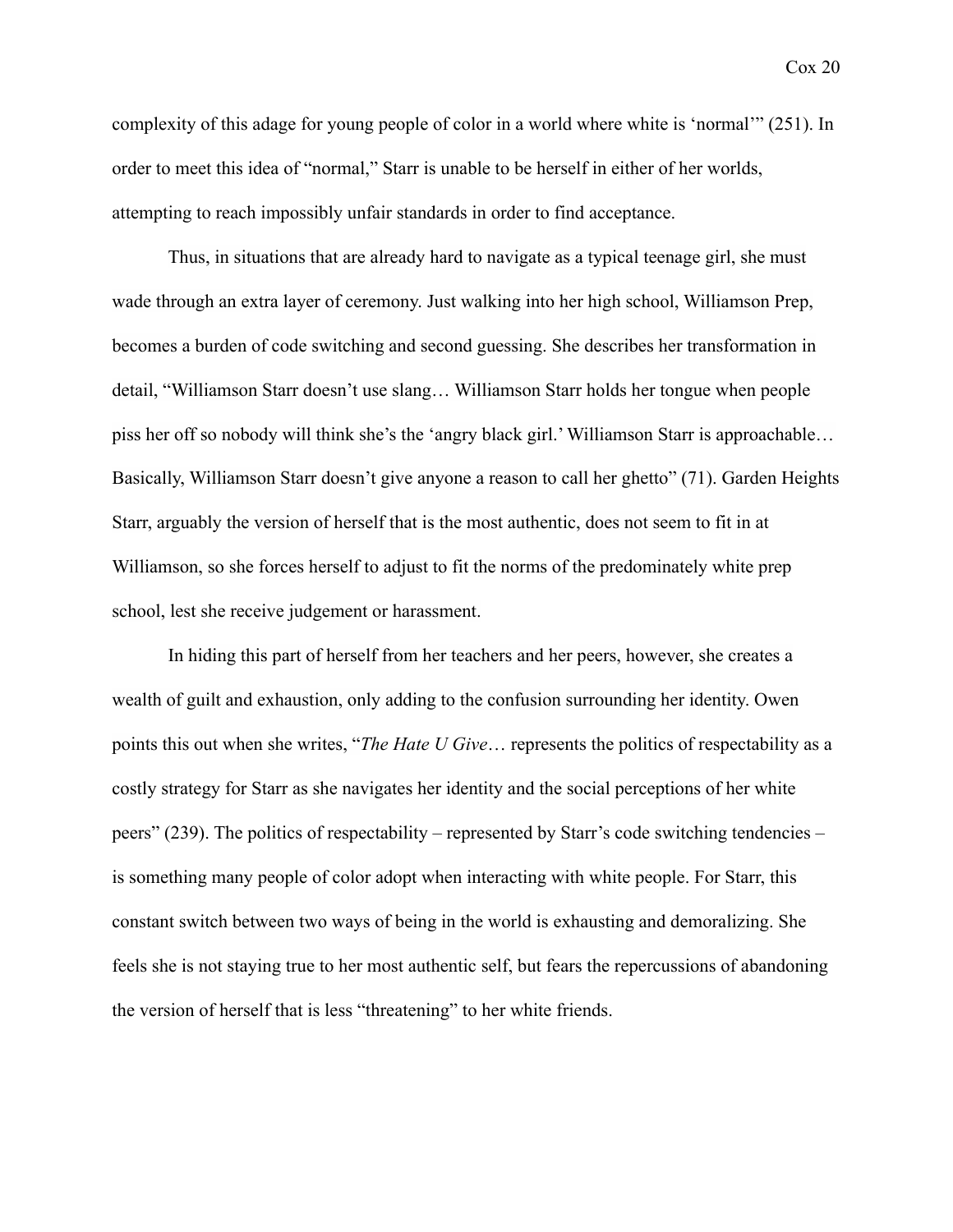This exhausting process extends to her life outside of school as well. When talking to a detective later in the story, she describes yet another transformation in her mannerisms. Thomas writes, "My voice is changing already. It always happens around 'other' people, whether I'm at Williamson or not... I choose every word carefully and make sure I pronounce them well" (95). In everyday interactions, Starr moderates her natural speech patterns, choking off her voice in favor of appearing palatable to people outside of her Garden Heights community. For women, particularly women of color, their voices are often their most powerful weapons, if only because they are so frequently silenced in the face of injustice. Learning to cultivate this weapon is one of Starr's most important lessons, whether she is confronting a childhood dispute with a friend or standing up against police brutality. In order to find her voice, however, she must first reconcile the different versions of herself she presents to the world.

This arc is set into motion after Starr witnesses the unjust murder of her childhood friend Khalil at the hands of a white police officer. Only a few pages into the narrative, Khalil is shot dead and Starr is thrust into the limelight, just as readers are thrust unceremoniously into her reality. She opens an early chapter by introducing readers to her life as a Black woman in America, explaining, "When I was twelve, my parents had two talks with me. One was the usual birds and bees...The other talk was about what to do if a cop stopped me" (20). She follows her parents' advice during the confrontation with the officer, making no sudden movements, remaining docile and polite – in other words, following the same strategies she does at Williamson in making herself as least threatening as possible. Unlike at Williamson, however, this is a matter of life and death, and when Khalil fails to emulate Starr's actions, he ends up dead. A familiar tune follows his murder. His past with drugs and association with local gangs is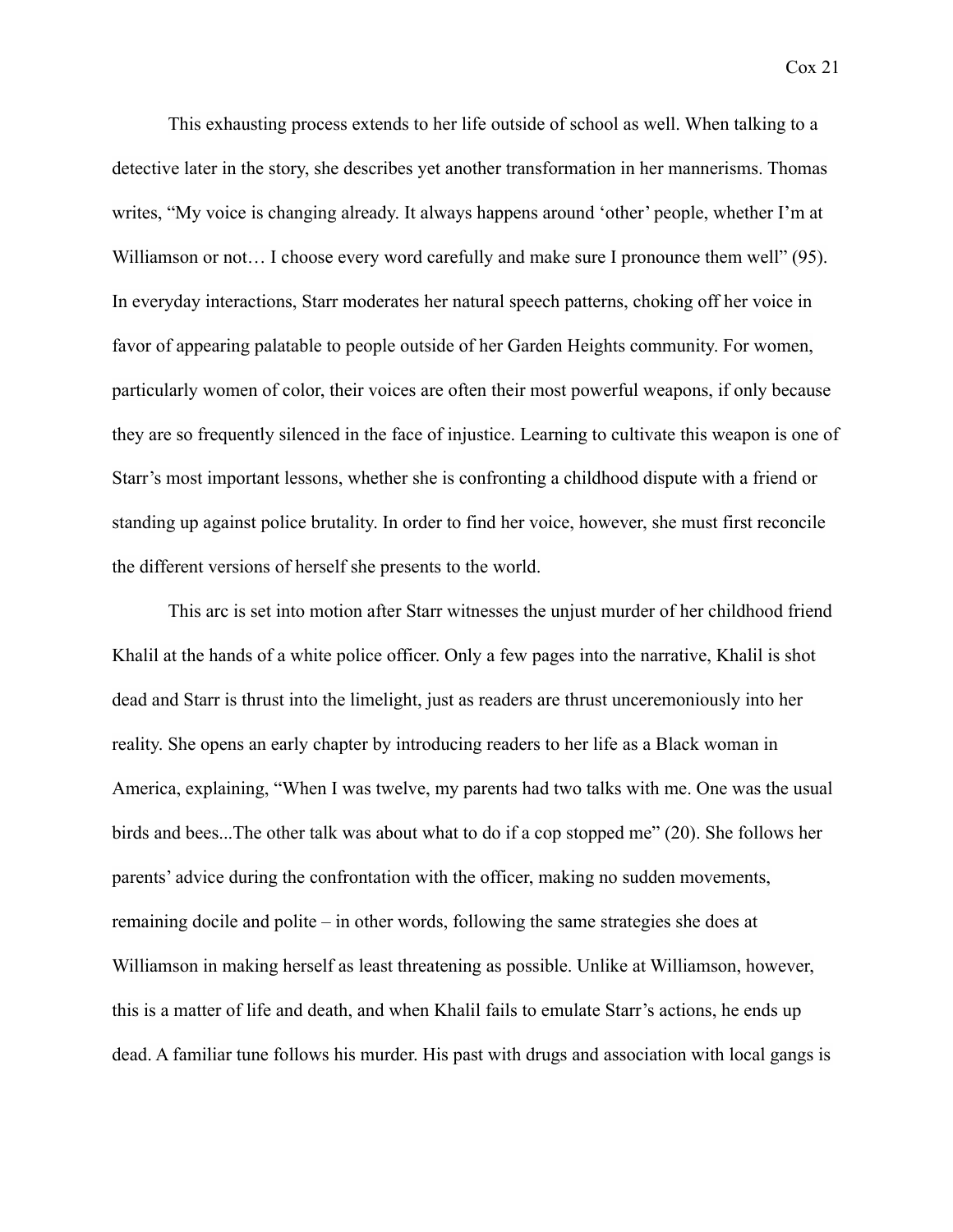brought to light, and the implicit blame for his death is placed almost entirely on his own shoulders, despite the fact that he had not done anything to warrant getting pulled over by the officer in the first place.

Khalil's death strikes Starr to the core as she realizes the injustice of a system that groundlessly murders a teenage boy when it should be protecting him. She says to her parents, "He didn't do anything. *We* didn't do anything. Khalil didn't even have a gun" (34). As the only witness to the event other than the officer himself, Starr herself becomes burdened with this truth, and she must decide how she wants to proceed with the knowledge.

At first, she keeps her involvement quiet, hiding the truth from her white friends and boyfriend for fear of their reactions. Once again, she must become someone different at Williamson, someone who never knew Khalil and certainly did not witness his murder. Filled with guilt, she thinks, "If it's revealed I was in the car, what will that make me? The thug ghetto girl with the drug dealer? What will my teachers think about me? My friends? The whole fucking world, possibly?" (113). She wants to escape the inevitable assumptions that her wealthy classmates will make about her situation, but more importantly, she fears the repercussions of speaking out to the world at large. She is only one person – a teenage girl at that – and the prospect of staring the ugly side of America in the face is at first too much for her to even consider.

Then the people around her begin to encourage her to use her voice to fight for Khalil, providing support and love when she needs it most. Her attorney, Ms. Ofrah, puts it best when she says, "I'll do whatever I can to make sure you're heard, Starr. Because just like Khalil and Natasha mattered, you matter and your voice matters" (219). Her voice matters, as a young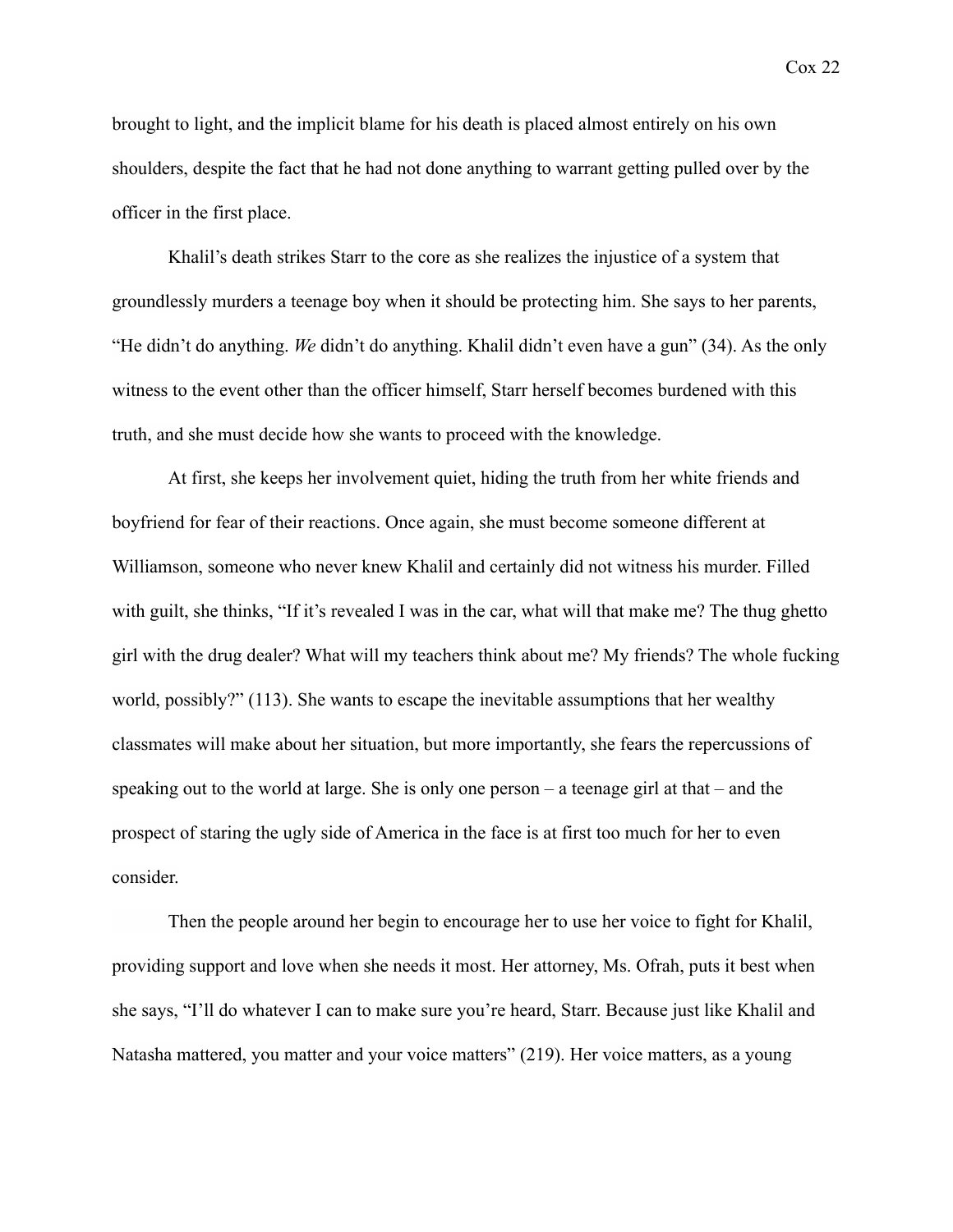Cox 23

woman, as a Black American, as someone who witnessed an injustice done to her friend. When she watches the offending police officer and his father speak out on television, defending actions that should be impossible to defend and sullying Khalil's memory, Starr finds the combination of anger and courage needed to summon her voice. She thinks,

I can't breathe, like I'm drowning in the tears I refuse to shed. I won't give One-Fifteen or his father the satisfaction of crying. Tonight, they shot me too, more than once, and killed a part of me. Unfortunately for them, it's the part of me that felt any hesitation about speaking out. (247)

Like the protagonists of the past two books, her anger in the face of injustice and corruption becomes her greatest strength, but unlike Katniss and Mare, Starr doesn't have arrows or lightning to fight her battles. She has only her determination and the power of her voice in the face of a centuries old system of oppression.

Her decision to speak out on behalf of Khalil leads to a nationally broadcasted interview where she redefines herself and her friend, striking out where it matters most. She says, "This all happened because [the officer]... assumed that we were up to no good. Because we're black and because of where we live… His assumption killed Khalil. It could've killed me" (290). Her interview travels across the country, allowing her powerful words to open people's eyes to the truth, so that when the officer who killed Khalil is acquitted, it is seen as the injustice it is. The neighborhood of Garden Heights erupts at the news, and Starr finds herself caught in the middle of the rage.

Feeling anger of her own, she wants to continue the fight for justice and steps up to use her voice once more, no longer concerned about hiding her identity, but thinking only of the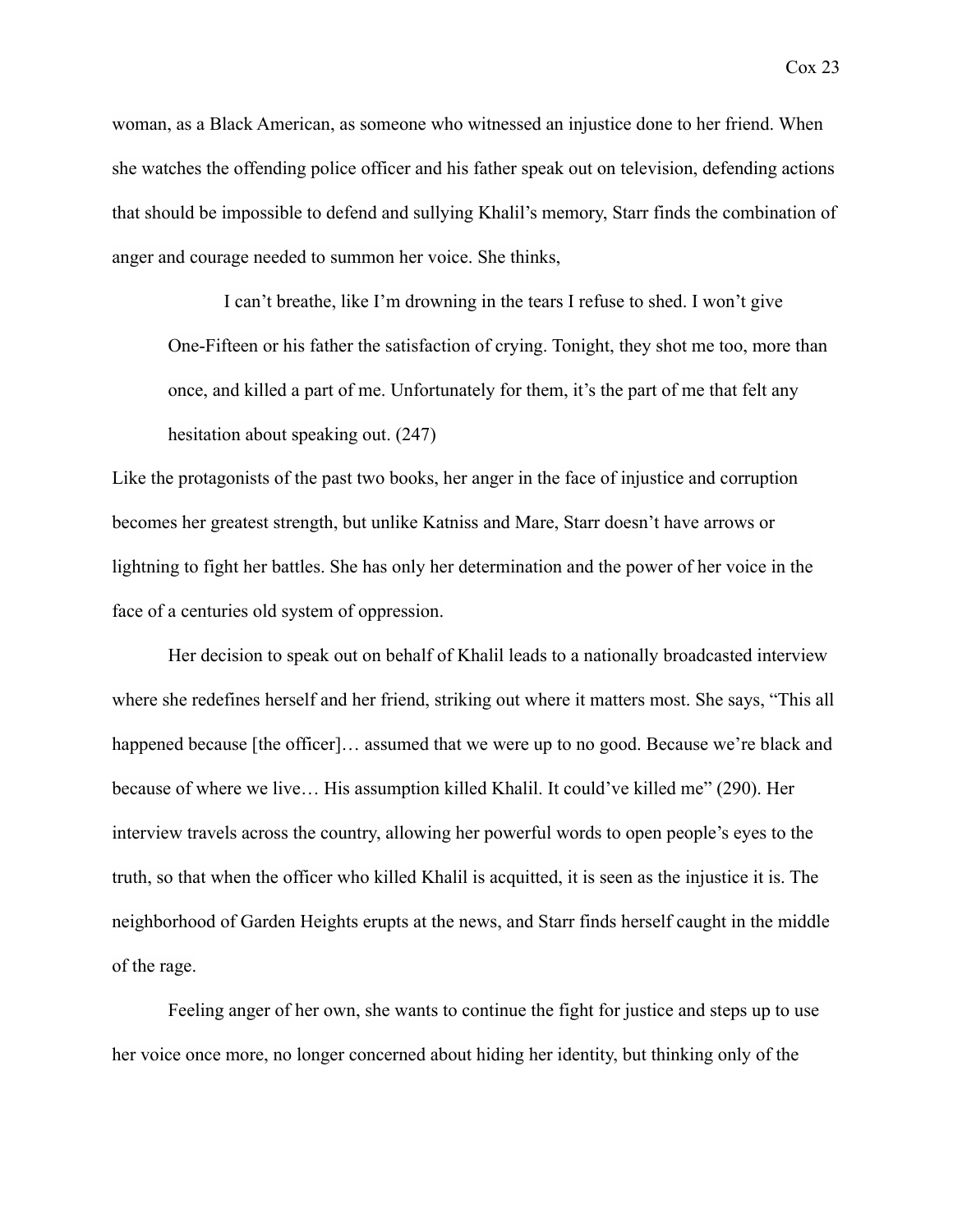impact of her words. She tells the gathered crowd, "Everybody wants to talk about how Khalil died… But this isn't about how Khalil died. It's about the fact that he lived. His life mattered. Khalil lived!" (412). This sentiment is reflected in the Black Lives Matter movement as a whole, as it insists that "black lives matter even when they do not conform to the norms of respectability" (Owen 256). Khalil was not conforming to these so-called norms the night he was killed, and this nonconformity is a common talking point used to justify his death. Starr, who has grappled with these norms for years, is tired of letting them rule her life and the lives of others in her community.

Therefore, in speaking out, she fully claims her voice and embraces her dual reality as she fights for the friend who can no longer fight for himself, abandoning respectability in favor of resistance. The news of the acquittal is hard to take, but Starr does not give up or give in, though no one would blame her if she did. Instead, she resolves at the close of the novel, "Khalil, I'll never forget. I'll never give up. I'll never be quiet" (444). This quiet determination, the reveal that she will never again be quiet and will always use her voice to fight for others, speaks to her strength as a character, while also representing the changing trends in the *kind* of strength expected from female protagonists. The complexity of her struggle with identity allows her the chance to develop an equally complex reaction to her struggles. It is not enough for her simply be "strong" as is so often bandied about in conversations involving female protagonists, but she is also vulnerable and willing to confront what is within as well as without.

Starr lives at a unique intersection of struggle as a young Black woman, and the unfortunate reality is, her problems are not solved by the end of the book. There is no cookie cutter happy ending, because this is real life, this is the reality many people face every day in a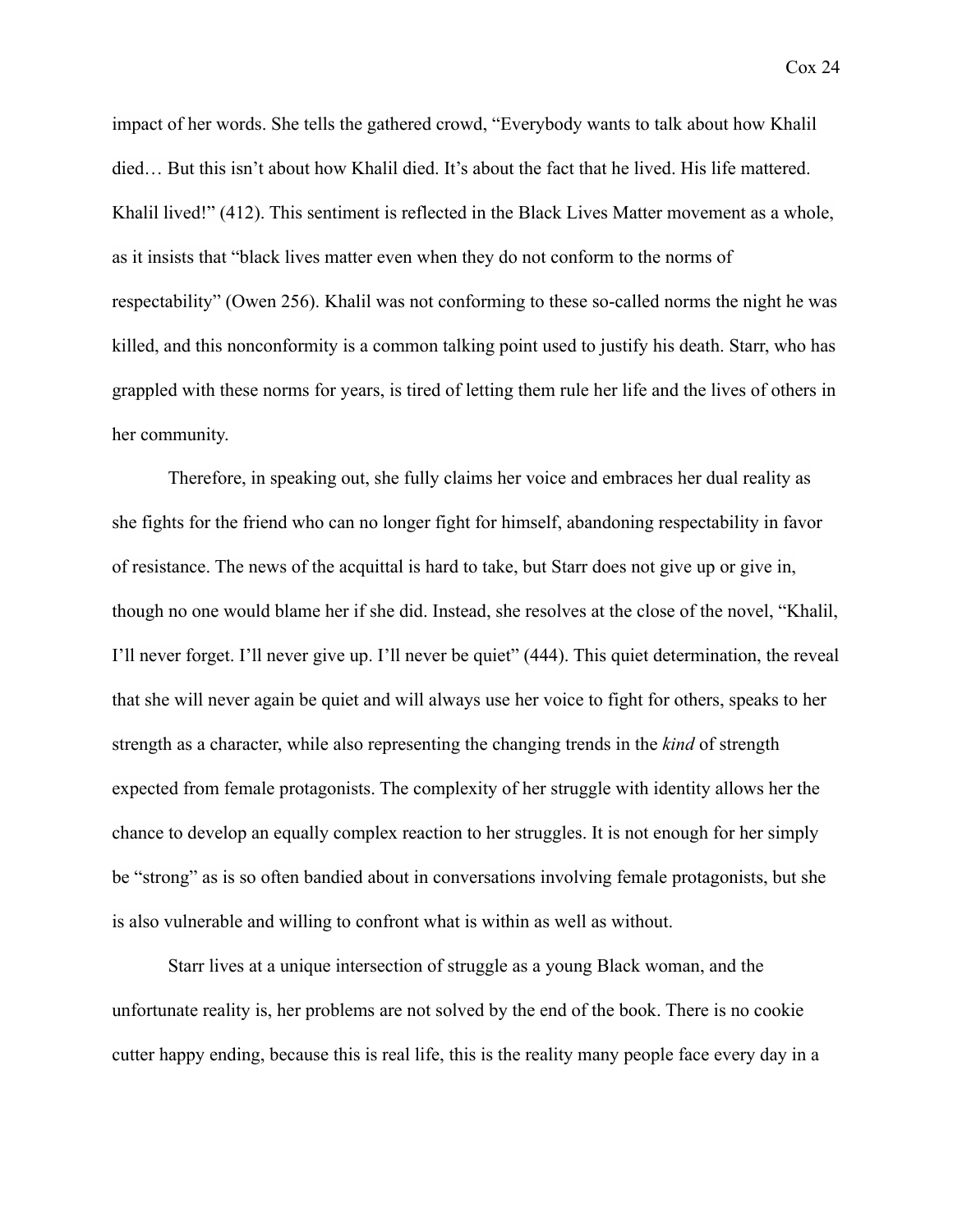system designed to work against them. Starr is fighting a battle that has been waging for hundreds of years, and by lending her voice, she brings her world that much closer to peace.

*The Hate U Give* represents an important commonality in all three of the novels studied in this essay. These young women often start their journeys from a personal place – Katniss volunteering for the Games to save her sister, for example. They desire to protect and care for loved ones, an accepted and encouraged feminine trait, and generally keep their heads down rather than risk rocking the boat. As their narratives progress, however, we watch as their eyes are opened to the greater threat of institutional or political corruption, the kind of threat that must be combatted with radical, revolutionary change. Katniss enters the Games to protect her sister, but as she witnesses the dehumanization the tributes experience at the hands of the Capitol, she realizes the importance of making a stand against her government's long-accepted tyranny, laying down her bow in favor of defiant action. Mare, too, is first introduced as a struggling young women looking to keep her family and friends safe. Thrust into the dazzling world of the Silvers, she comes face to face with the true plight of her people and realizes that she has the chance to use her power and position to make real, institutional change in her world.

Finally, we return to the familiar with Starr's story. At first, any action she takes is to defend her murdered friend, Khalil, but eventually we see Starr come to the same conclusion as the previous two protagonists. Unlike Katniss and Mare, however, this move from the personal to the political represents a very real, ongoing struggle in the United States and across the world as we grapple with systemic racism. That *The Hate U Give* and Starr's story exploded into a bestselling phenomenon shows how the evolution of female characters in YA to this place of revolutionary change is not only a welcome shift, but a necessary one. As hooks writes, we need

Cox 25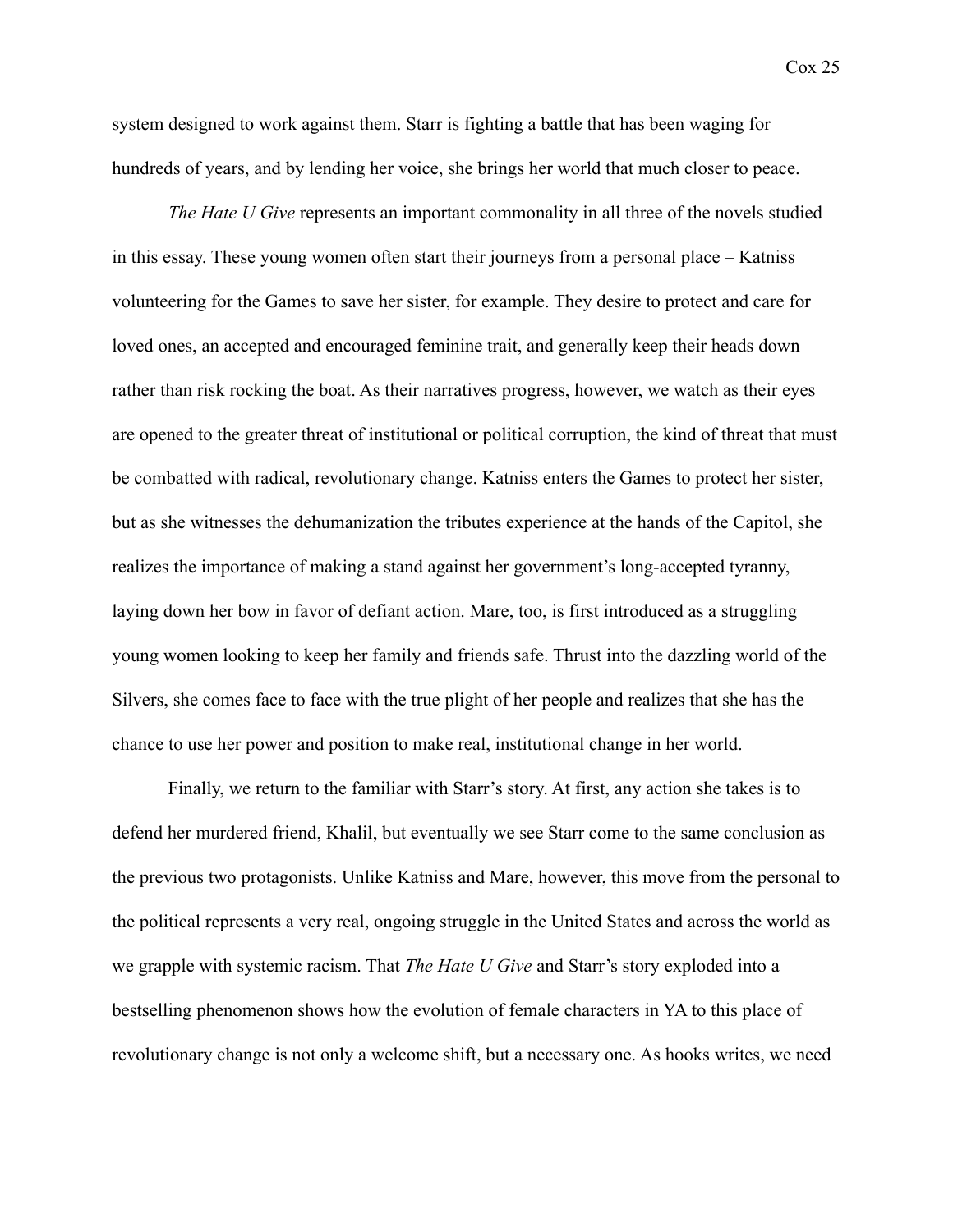Cox 26

to accept that "feminist movement to end sexist oppression can be successful only if we are committed to revolution, to the establishment of a new social order" (159). *The Hunger Games, Red Queen,* and – most importantly – *The Hate U Give* showcase the very realization of this fact, and Starr's parting words to the reader speak to her own commitment to establishing radical, lasting change across gender, race, and class in our own social order. As the call for OwnVoices authors opens the door for more stories like Starr's, this type of powerful young woman will only continue to command readers' imaginations, whether they are fighting mythical monsters or the very real monsters represented by political and institutional corruption in our own world.

Nearly ten years separate Katniss Everdeen and Starr Carter's respective stories, but it was ten years that made all the difference. Change is inevitable in any form of art or media, but the changes in YA books are particularly interesting when analyzing subsequent changes in the broader cultural landscape. Movements like #MeToo and Black Lives Matter have brought attention to systemic and societal issues that have not disappeared in the 21st century, as some would like to believe, and the call for diverse literature that reflects a range of experiences and stories is more necessary than ever. Reading Katniss, Mare, and Starr's stories exposed me to a whole new world – a world of magic and wonder, but also a world in which young women lead the fight for a better world. For young women – and young adults in general – growing up in this time of upheaval, the heroines of their favorite novels can help guide them on the road to self-discovery and finding the strength to fight for real, radical change.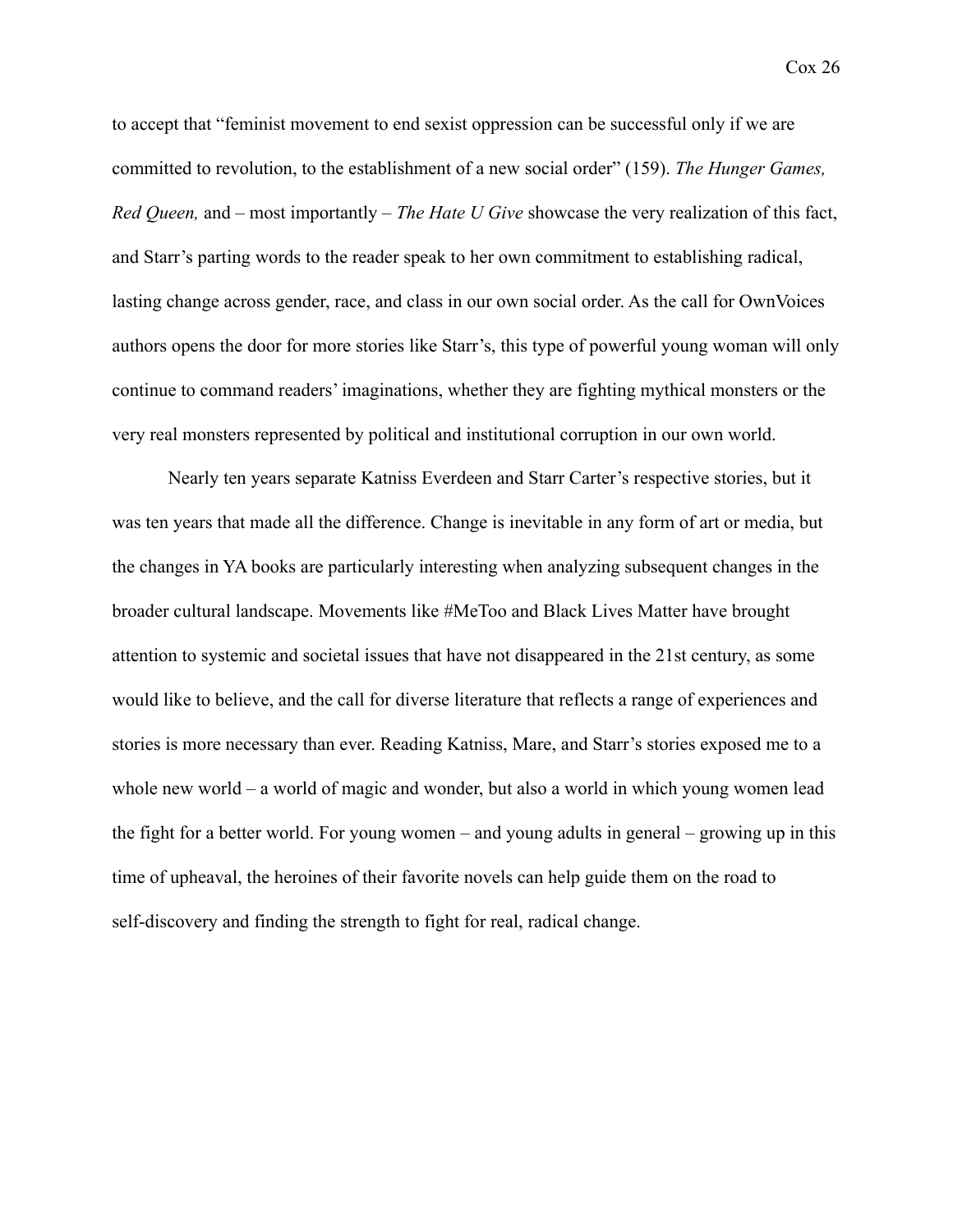### Works Cited

Aveyard, Victoria. *Red Queen.* HarperTeen, 2015.

- Blakemore, Erin. "A Brief History of Young Adult Fiction." *JSTOR Daily.* 10 April 2015, https://daily.jstor.org/history-of-young-adult-fiction/
- Cart, Michael. "How 'Young Adult' Fiction Blossomed With Teenage Culture in America." *Smithsonian Magazine.* 7 May 2018, www.smithsonianmag.com/arts-culture/how-young-adult-fiction-blossomed-with-teenage -culture-in-america-180968967/.
- – "The Value of Young Adult Literature." *Young Adult Library Services Association (YALSA)*, ALA American Library Association, 15 Nov. 2011, www.ala.org/yalsa/guidelines/whitepapers/yalit.

Collins, Suzanne. *The Hunger Games*. Scholastic Press, 2008.

Flynn, Elizabeth. "Gender and Reading." *College English,* vol. 45, no. 3, 1983, pp. 236-253.